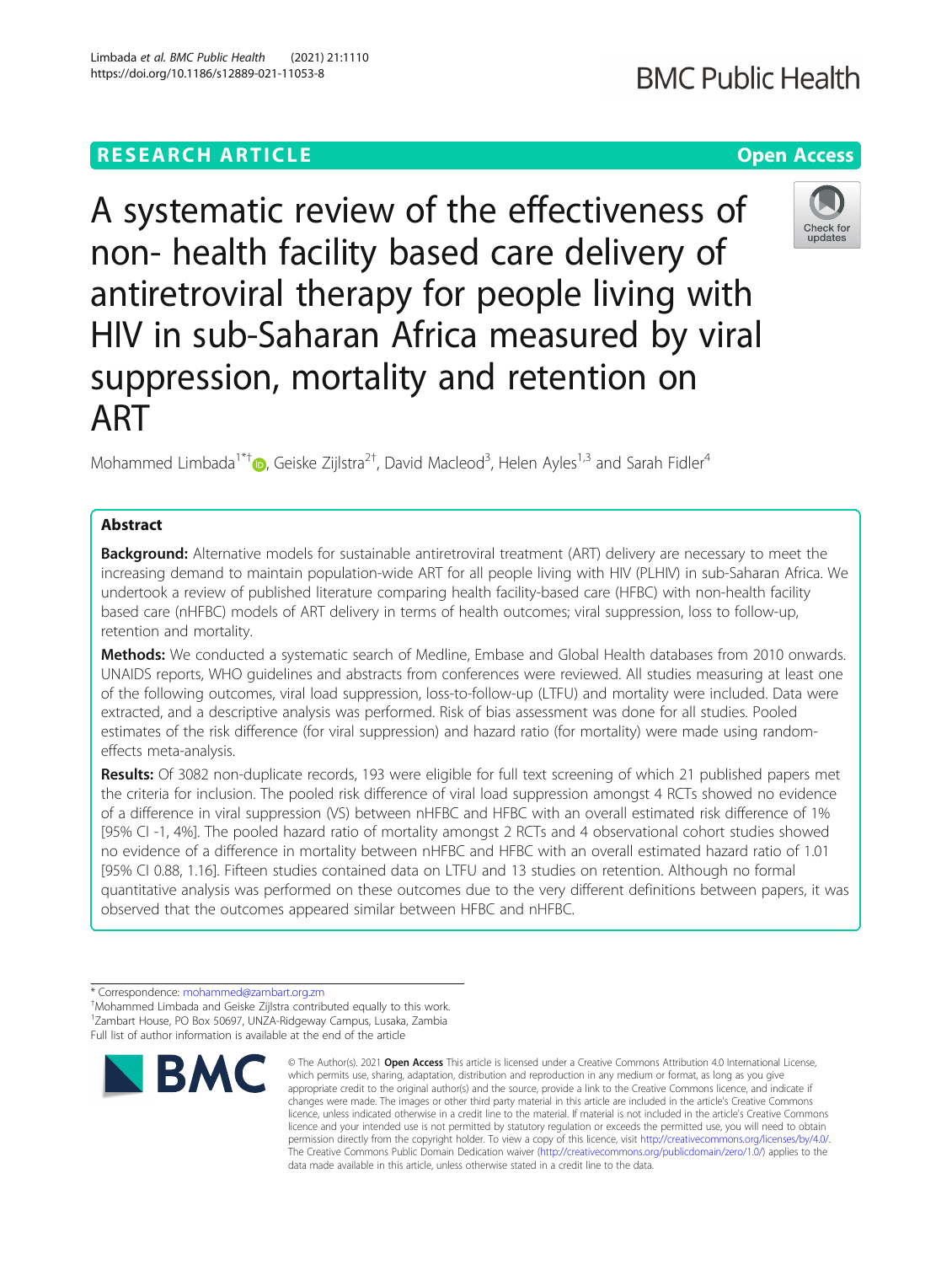Conclusions: Review of current literature demonstrates comparable outcomes for nHFBC compared to HFBC ART delivery programmes in terms of viral suppression, retention and mortality.

PROSPERO number: [CRD42018088194](https://www.crd.york.ac.uk/prospero/display_record.php?RecordID=88194).

Keywords: Human immunodeficiency virus, Antiretroviral therapy, Sub-Saharan Africa, Community-based delivery

## Background

There are an estimated 37.9 million people living with human immunodeficiency virus (HIV) globally and 32 million people have died from AIDS-related illnesses since the start of the epidemic  $[1]$  $[1]$ . The HIV epidemic has disproportionately affected Africa, particularly sub-Saharan Africa (SSA) which has the largest burden of the disease. Although the region accounts for approximately 6.2% of the world's total population, it is home to over 50% (20.6 million) of the total number of PLHIV globally, with over 800,000 new infections recorded in 2018 [[2](#page-12-0)].

Antiretroviral therapy (ART) controls viral replication to below the limit of detection and in doing so, improves survival  $\begin{bmatrix} 3 \\ 4 \end{bmatrix}$  $\begin{bmatrix} 3 \\ 4 \end{bmatrix}$  $\begin{bmatrix} 3 \\ 4 \end{bmatrix}$  and limits the risk of onward viral transmission [[5](#page-12-0), [6\]](#page-12-0), but requires daily lifelong adherence to oral medication. Stopping ART invariably leads to rapid viral recrudescence and reversal of its beneficial effects [\[7](#page-12-0)]. In order to significantly reduce the number of new HIV infections globally, UNAIDS in 2014 set coverage targets by 2020 for the three key indicators; knowledge of HIV status for 90% of people living with HIV (PLHIV), ART access for at least 90% of all PLHIV and viral suppression for at least 90% of all of those living with HIV on ART; the "90–90-90 targets" with the aspiration to end the HIV epidemic by 2030 [[8\]](#page-12-0). Following the World Health Organization (WHO) 2015 recommendation of lifelong ART for all PLHIV regardless of CD4 count and clinical staging [[9\]](#page-12-0), there has been substantial progress in scaling up ART programs; and by mid-2018, 84% of low- and middleincome countries had adopted these guidelines [[10](#page-12-0), [11\]](#page-12-0) to provide universal treatment to all PLHIV. Despite the high HIV burden, SSA has made tremendous progress in treatment coverage and by 2018, 85% of PLHIV were aware of their status and 67% (13.8 million) were on treatment [[12](#page-12-0), [13\]](#page-12-0).

Maintaining this unprecedented scale-up of ART services poses a challenge in high HIV burden resource limited settings, especially in SSA where healthcare facilities are overburdened with long waiting times, inadequate and overburdened human resources, transportation costs, congestion and long waiting times at the health facility-based care (HFBC) [\[14,](#page-12-0) [15](#page-12-0)], leading to poor retention in care and adherence. Recent data from sub-Saharan Africa (SSA) shows 5- year retention on ART is close to  $60\%$  [ $16-21$ ].

Decentralizing ART provision services outside of the HFBC into the communities holds the promise of improving the continuum of care and facilitating access to treatment. Various models of non-health facility-based care (nHFBC) [[22\]](#page-12-0) have been piloted and implemented in high burden low resource settings and are now being increasingly recognised as safe and effective alternatives to the current standard model of health facility-based care in SSA [\[23](#page-12-0), [24](#page-12-0)]. These include; healthcare workermanaged groups (adherence clubs); client managed group models (community adherence groups (CAGs)); and out-of-facility individual models (community-based distribution points (CBDPs) and home-based delivery). Adherence clubs consists of a group of 15–30 stable PLHIV who meet up at a venue within or outside the HFBC space, once every 2–3 months where they receive their adherence support and pre-packed medications by a trained lay worker or healthcare worker. Club members are seen once or twice-yearly at the clinic for routine clinical review and laboratory tests [[25](#page-12-0)–[29\]](#page-12-0). CAGs, originally developed by Médecins Sans Frontiéres (MSF) in Tete, Mozambique, also target stable patients who receive ART refills and adherence support in a group, where each member of the group takes turns collecting ART for all group members. Each group is composed of approximately six patients who meet up every 2–3 months, and each member has their routine clinical visit once or twice-yearly [[26](#page-12-0), [30](#page-12-0)–[32](#page-12-0)]. Out-of-facility models vary according to the services delivered, by whom and where in the community these services are provided. In home-based delivery, clients receive their adherence support and pre-packed medications once every 3 m in their homes by a trained lay worker [[33](#page-12-0), [34\]](#page-12-0). CBDPs allow patients to pick up their drug refills at a designated place in the community [\[26](#page-12-0), [27](#page-12-0), [35,](#page-12-0) [36\]](#page-13-0).

These models of care are best directed towards stable adult patients, defined as those with suppressed HIV viral loads on ART for more than 6 m. It allows them to receive treatment and sometimes medical care within their communities with ongoing adherence support where needed, and may sometimes involve community health workers (CHWs) dispensing pre-packedART, thus reducing the frequency of clinic visits.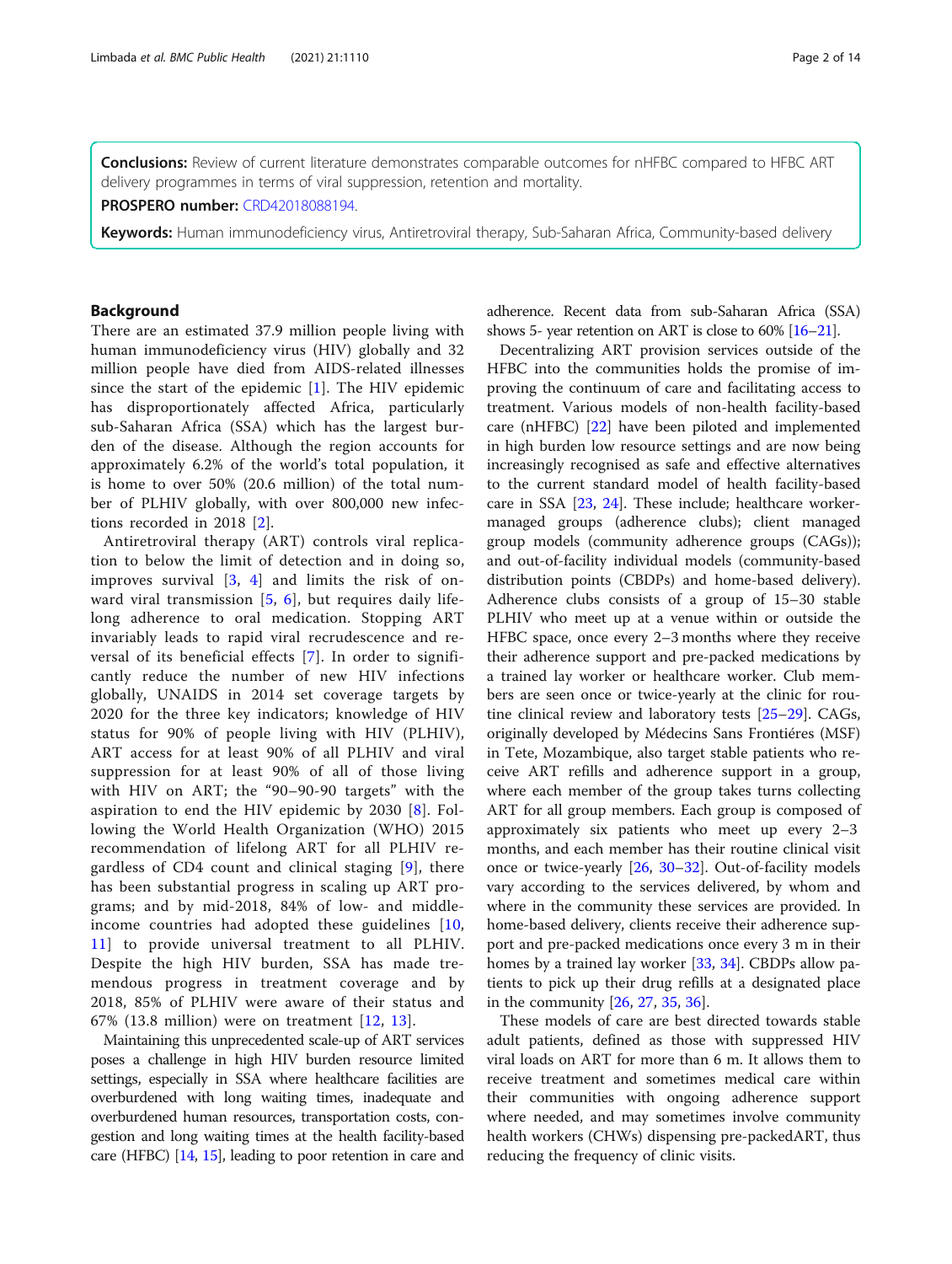Ideal nHFBC models of ART delivery must be sustainable and safe. They must confer similar successful clinical outcomes in order to effectively contribute to the decrease of HIV transmission and extension of life expectancy. Feasibility of these models need to be stringently evaluated and compared with concurrent HFBC in order to determine the safe sustainable delivery of ART to UNAIDS targets. Several systematic reviews published recently have shown that community programs increase both affordability and accessibility to ART [\[24](#page-12-0)] and have shown that there are no significant differences in optimal ART adherence, virological suppression (VS), all-cause mortality and loss-to follow-up (LTFU) between patients assigned to nHFBC and HFBC [[23,](#page-12-0) [37\]](#page-13-0). This review looks at programmatic data and trials from 2010 onwards in order to provide an update on large amounts of recently published data, as several models have been rolled out providing more data on clinical outcomes.

We undertook a review of published literature comparing HFBC with nHFBC models of ART delivery in terms of health outcomes; viral suppression, loss to follow-up, retention and mortality among PLHIV. We included all descriptions of novel programmatic delivery of ART in nHFBC settings, and compared where available specific outcomes between HFBC and nHFBC, including VS, mortality, retention and LTFU.

#### **Methods**

#### Search strategy

A systematic electronic search of peer-reviewed literature was conducted most recently on the 21 August 2019 in the following databases: Medline, Embase and Global Health. The search strategy was created with the support of a medical librarian; key terms were identified to combine ART AND nHFBC AND SSA. The search strategy is outlined in full in Additional file [1](#page-11-0): Appendix 1. The review was prospectively registered with online database PROSPERO (ID=CRD42018088194). In addition to the databases, two key UNAIDS reports and all WHO guidelines, and their references, from 2010 onwards were reviewed.

#### Eligibility criteria

Articles were considered for inclusion if they described the effectiveness of one of four nHFBC methods of delivery of ART in sub-Saharan African settings: adherence clubs, CAGs, CBDPs and home-based delivery. Adherence clubs were included irrespective of whether they were physically located within the healthcare facility or in the community as they are run independently and are considered novel care pathways outside the routine HFBC pathway. Appointment spacing, and fast track refills that take place within the facility were excluded as

this was considered to be part of standard HFBC pathway. Studies had to measure a clinical outcome, either; retention in care, LTFU in accordance with WHO and national guidelines definitions, transfer to alternative care, viral load (VL), viral suppression (VS), CD4 count or mortality. The definition of LTFU varied by study and year, but papers were considered eligible if they defined LTFU in accordance with standard WHO and guideline practices [\[38](#page-13-0)]. While some studies reported patient outcomes within the LTFU cohort, such as death or transfer to other services, this was not essential for inclusion. The definitions of viral suppression were varied between studies as laboratory assays changed, but for this analysis we included all papers that reported to < 1000 copies HIV RNA/mL.

For inclusion, studies were not required to have a comparator current standard of care control group. It was not necessary for studies to be delivering ART in isolation of other interventions, such as counselling. There was no restriction on study population age, history of infection or line of ART.

Original research articles were included, and systematic reviews were excluded. Where data from the same cohort was published multiple times, the most recently available publication was included. The search was conducted in English only due to available expertise, time and budgetary restrictions. A publication date limit of 1st January 2010 until 31st August 2019 was applied to the searches in all databases as the aim was to review the current published literature and update previously published review articles [[24](#page-12-0)].

#### Data extraction and quality appraisal

All database search results were imported into EndNote software (EndNote X8.2) for duplicate removal, and then into Covidence systematic review software, which was used for screening [[39\]](#page-13-0). The screening of titles and abstracts and the full text reviews of eligible articles were done in duplicate by two independent reviewers (GZ, ML). All conflicts were resolved through discussion between both reviewers, and a third reviewer (SF). Where full texts of abstracts were not available, these were accessed via the British Library. Additional articles were identified by examining references of articles included for full text review (Fig. [1\)](#page-3-0). Articles considered eligible for inclusion were read in full by GZ & ML, and approved by reviewer SF.

Data was extracted in duplicate by two reviewers (GZ, ML), including: first author, year of publication, country of origin, study design, sample size, the community model used to deliver ART, outcomes, length of follow up and who was responsible for ART provision. All discrepancies in data extracted were solved through discussion between both reviewers. Results of this data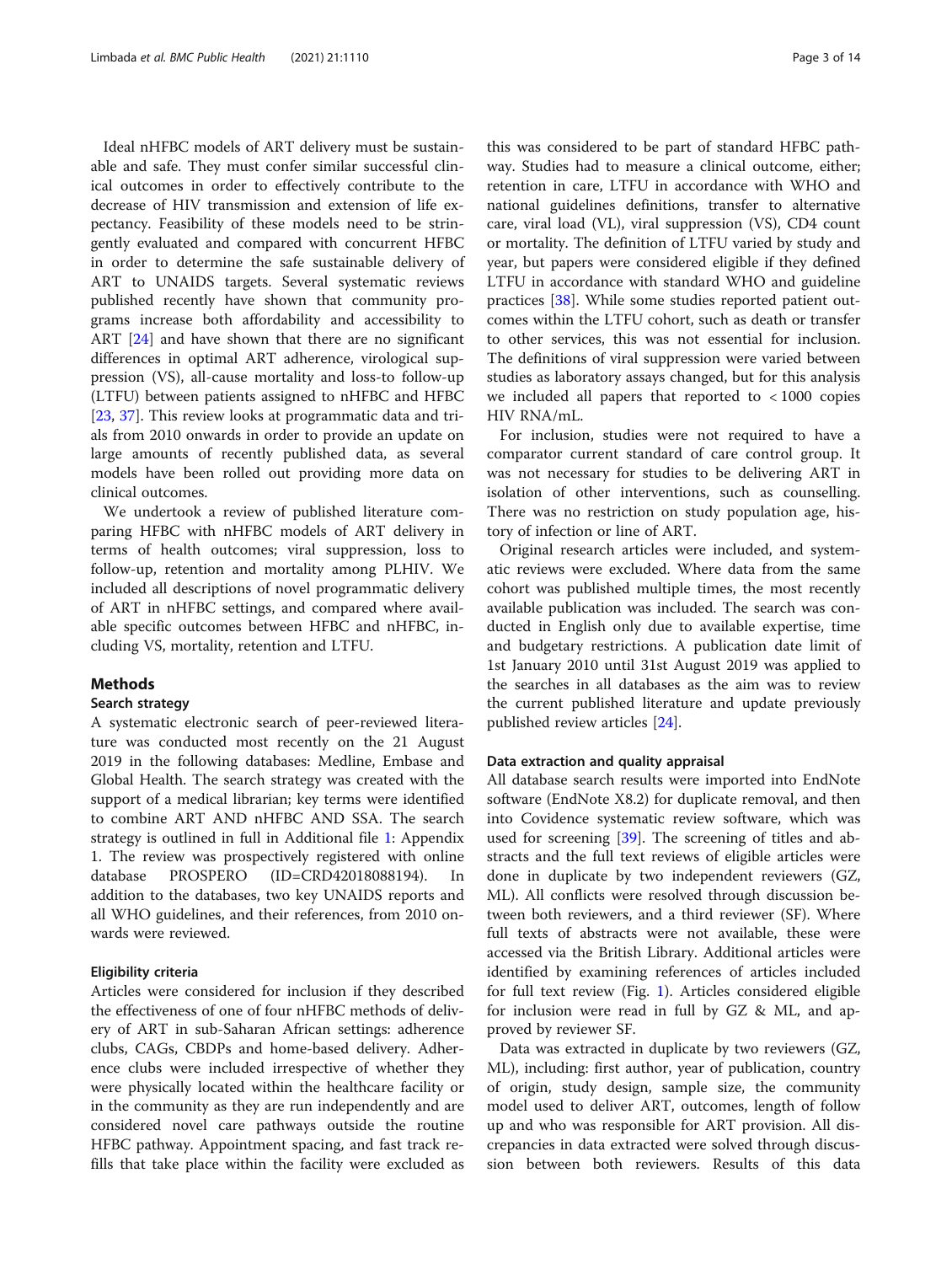<span id="page-3-0"></span>

extraction were summarized in Table [1](#page-4-0). Quality analysis was done by reviewers GZ and ML using the Cochrane tool for risk of bias for all randomised control trials (RCTs) and using the Newcastle-Ottawa scale [[58,](#page-13-0) [59](#page-13-0)] for cohort studies, which can be found summarised in Appendices 2 and 3.

## Quantitative and qualitative analysis

Results were extracted for VS (thresholds defined in the articles ranged from  $\leq 1000-400$  copies HIV RNA/mL), mortality and LTFU/retention in care. Studies with variable definitions of VS were still considered eligible for quantitative comparison. Pooled estimates of the comparison between nHFBC and HFBC were calculated for both VS and mortality using random-effects metaanalysis. When comparing VS, the pooled risk difference was the reported statistic, and for mortality the pooled hazard ratio was reported. Due to the large variations in the definitions of LTFU and retention in care between papers, only a descriptive analysis was carried out in accordance with the Synthesis without meta-analysis (SWiM) in systematic reviews: reporting guideline [\[60](#page-13-0)]. For quality assessment, RCTs were risk assessed using the Cochrane Risk of Bias tool [\[59](#page-13-0)] which can be found in full in Additional file [2](#page-11-0): Appendix 2. Quality assessment of cohort studies was done using the Newcastle-Ottawa Scale (Additional file [3:](#page-11-0) Appendix 3) [\[58](#page-13-0)].

#### Results

Our search identified 3082 non-duplicate records, of which 2889 were excluded after abstract and title screening against our search criteria. One hundred ninetythree records were eligible for full text screening, of which 21 published papers were eligible for inclusion in our analysis (Fig. 1).

Of the 21 articles included, results were presented from a total of six randomized control trials (RCTs) [[37](#page-13-0), [40](#page-13-0)–[44](#page-13-0)], 15 observational cohort studies [[32,](#page-12-0) [36](#page-13-0), [37](#page-13-0), [45](#page-13-0)– [56\]](#page-13-0) and one cross-sectional study [\[57](#page-13-0)] (one article presented the results from both an RCT and a cohort study). These studies were conducted in SSA, including: South Africa, Uganda, Tanzania, Mozambique, Kenya, Zimbabwe, Eswatini and Democratic republic of Congo. The number of participants included in the studies ranged from 129 to 129,936, and the design and methodology of the included studies are detailed in Table [1](#page-4-0). Our included articles represented nHFBC models that provided service delivery either as individual or group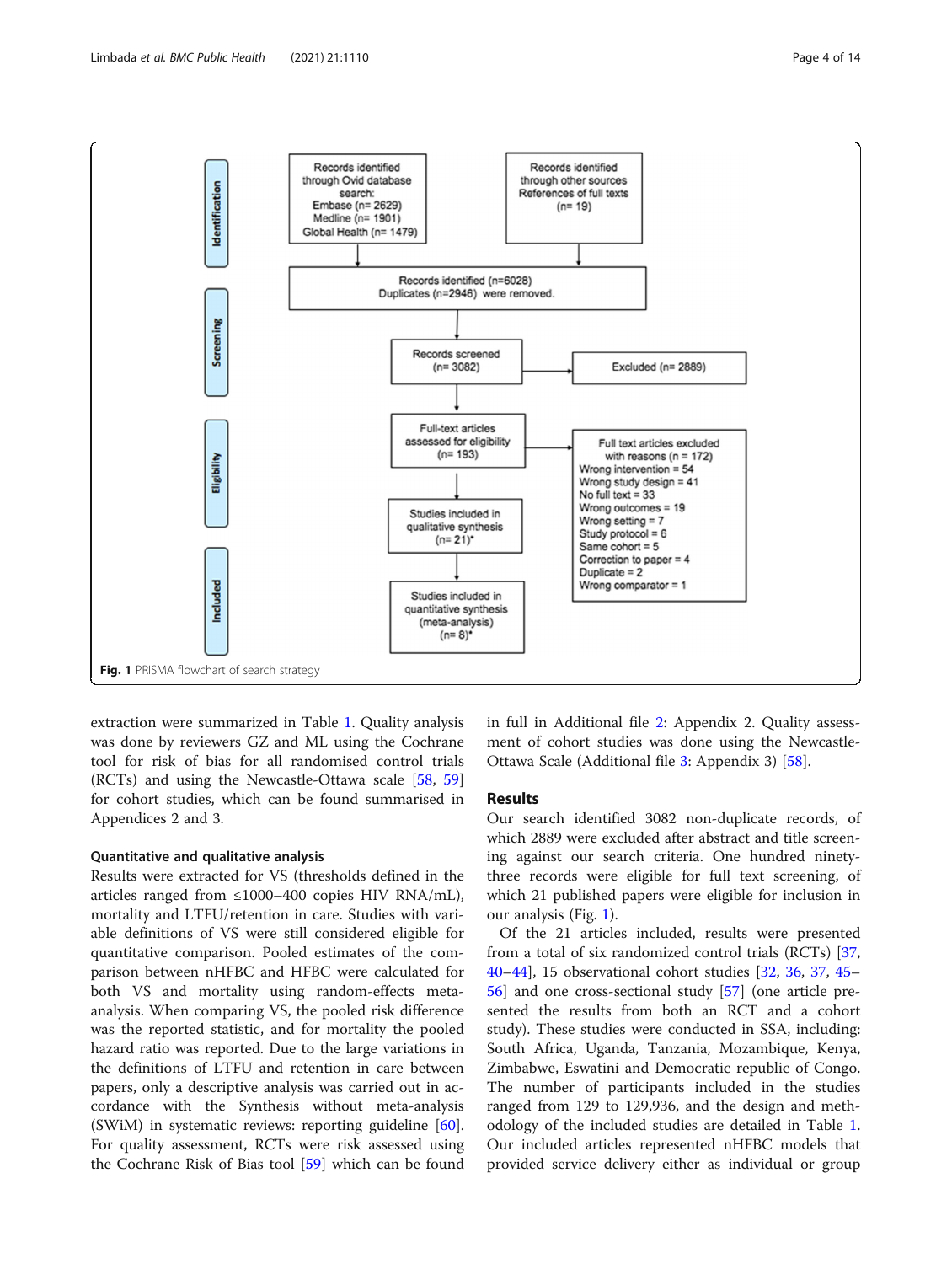## <span id="page-4-0"></span>Table 1 Characteristics of the studies and their Design, nHFBC model and key findings

| Study                              | Setting      | Non-facility based<br>model              | Comparator                              | Sample<br>Size                                      | Length of<br>follow-up | Outcomes and key findings                                                                                                                                                                                                                                                                                                                                                                                                                                                                                                                                                                                                                                                                                                                                                                                                                                                                                                                                                                                                                                                                                                                                                                                                                                                                                                                                                                                                                     |
|------------------------------------|--------------|------------------------------------------|-----------------------------------------|-----------------------------------------------------|------------------------|-----------------------------------------------------------------------------------------------------------------------------------------------------------------------------------------------------------------------------------------------------------------------------------------------------------------------------------------------------------------------------------------------------------------------------------------------------------------------------------------------------------------------------------------------------------------------------------------------------------------------------------------------------------------------------------------------------------------------------------------------------------------------------------------------------------------------------------------------------------------------------------------------------------------------------------------------------------------------------------------------------------------------------------------------------------------------------------------------------------------------------------------------------------------------------------------------------------------------------------------------------------------------------------------------------------------------------------------------------------------------------------------------------------------------------------------------|
| RANDOMIZED CONTROL TRIALS          |              |                                          |                                         |                                                     |                        |                                                                                                                                                                                                                                                                                                                                                                                                                                                                                                                                                                                                                                                                                                                                                                                                                                                                                                                                                                                                                                                                                                                                                                                                                                                                                                                                                                                                                                               |
| Fox 2019 [37]                      | South Africa | Adherence clubs                          | Health care<br>facility                 | $N = 596$<br>$AC n =$<br>275<br>HCF $n =$<br>294    | 18 months              | <b>Viral Suppression</b> – comparable 12 months viral suppression<br>between the intervention (80%) and control (79.6%) arms (aRD:<br>3.8%; 95% CI: -6.9 to14.4%).<br><b>Retention</b> - AC's had a higher 1-year retention (89.5% vs<br>81.6%, aRD:8.3%; 95% Cl: 1.1 to 15.6%)                                                                                                                                                                                                                                                                                                                                                                                                                                                                                                                                                                                                                                                                                                                                                                                                                                                                                                                                                                                                                                                                                                                                                               |
| Hanrahan 2019<br>$[40]$            | South Africa | Community Adherence Health care<br>clubs | facility clubs<br>(Standard of<br>care) | $N = 775$                                           | 24 months              | <b>Loss from the club</b> – proportion of patients who dropped out<br>of clubs in both community and facility clubs or were<br>transitioned to standard of care. Overall, 47% [95%Cl 44-51%]<br>of patients were returned to health care facility. Among<br>community-based club participants, the cumulative proportion<br>lost from club-based care was 52% (95% CI: 47-57%), compared<br>to 43% (95% Cl: 38-48%,<br>$p = 0.002$ ) among clinic-based club participants.<br>Virological failure - Documented viral rebound was higher<br>among participants assigned to facility-based clubs (21, 95% CI<br>13-27%) than those assigned to community-clubs (13, 95% CI<br>8-18%, $p = 0.051$ ). But this was not significant.<br><b>All-cause mortality -</b> no mortality observed in both arms<br><b>Loss from ART care</b> -during follow up, 77 (10%) overall. No<br>significance between the two arms. Among community club<br>participants, the proportion lost from any ART care was 12%<br>(95% CI 9-16%), compared to 7% (95% CI 5-10%, p = 0.024)<br>among facility- club participants, corresponding to a difference<br>of 5% (95% Cl 1-9%, $p = 0.018$ ). In a univariate Cox<br>proportional hazards model, the risk of loss to any ART care<br>was non-significantly increased among participants assigned to<br>community clubs as compared with those assigned to facility<br>clubs (HR 1.69, 95% CI 0.98-2.91, p = 0.057). |
| Geldsetzer 2018 Tanzania<br>$[41]$ |              | Home ART delivery                        | Health care<br>facility                 | $N = 2172$<br>$HD n =$<br>1163<br>$HCF n =$<br>1009 | 326 days               | <b>Virological failure</b> $-10.9\%$ (95/872) in the control arm and<br>9.7% (91/943) in the intervention arm were failing at the end of<br>the study period.<br>Risk ratio demonstrated non-inferiority of the HBC to HCF (RR<br>0.89 [1-sided 95% CI 0.00-1.18])<br><b>Lost to follow-up</b> – 18.9% in HBD versus 13.6% in HCF. No P<br>value or CI reported.<br><b>Mortality</b> – 0.09% in HBD versus 0.2% in HCF. No P value or CI<br>reported.                                                                                                                                                                                                                                                                                                                                                                                                                                                                                                                                                                                                                                                                                                                                                                                                                                                                                                                                                                                         |
| Woodd 2014<br>$[42]$               | Uganda       | Home ART delivery                        | Health care<br>facility                 | $N = 1453$<br>$HD n =$<br>859<br>$HCF n =$<br>594   | 28 months              | Home delivery of ART and support leads to similar survival<br>rates as clinic-based care.<br><b>Mortality</b> - One hundred and ninety-seven participants died<br>over a median follow-up time of 28 months (IQR 15-35) giving<br>an overall mortality rate of 6.36 deaths per 100 person-years<br>[95% confidence interval (CI) 5.53-7.32].<br>110 (25%) deaths in participants with baseline CD4 < 50 cells<br>and 87 (9%) in those with higher baseline CD4.Among<br>participants with baseline CD4 <sup>+</sup> count < 50 cells/µl, mortality<br>rates were similar for the home and facility-based arms; ad-<br>justed mortality rate ratio 0.80 [95% confidence interval (CI)<br>0.53-1.18] compared with 1.22 (95% CI 0.78-1.89) for those<br>who presented with higher CD4 <sup>+</sup> cell count.<br>In CD4 counts < 50 cells - crude mortality RR 0.81 and In CD4<br>counts higher - crude mortality RR 0.55<br><b>Lost to follow up</b> $-1.8\%$ among those with CD4 < 50 and<br>2.6% among those with CD4 at least 50.                                                                                                                                                                                                                                                                                                                                                                                                         |
| Amuron 2011 [43] Uganda            |              | Home deliveries                          | Health care<br>facility                 | $HD n =$<br>594<br>$HCF n =$<br>859                 | 42 months              | <b>Mortality</b> – in the facility there were 117 deaths (mortality rate<br>6.3 per 100 persons per yrs.) whereas in HBD, 80 deaths<br>(mortality rate 6.5 per 100 person yrs.). The one, two and three<br>year survival probabilities (95% CI) were 0.89 (0.87-0.91), 0.86<br>(0.84-0.88) and 0.85 (0.83-0.87) respectively                                                                                                                                                                                                                                                                                                                                                                                                                                                                                                                                                                                                                                                                                                                                                                                                                                                                                                                                                                                                                                                                                                                  |
| Selke 2010 [44]                    | Kenya        | Home ART delivery                        | Health care<br>facility                 | $HD n =$<br>96<br>$HCF n =$<br>112                  | 28 months              | Home delivery of ART and support resulted in similar clinical<br>outcomes as clinic care but with half the number of clinic<br>visits. Task-shifting and mobile technologies can deliver safe<br>and effective community-based care to PLHIV.<br>LTFU - 4.5% in the HCF and 5.2% in Home delivery [95% CI:<br>0.24 to 3.03; $p = 1.0$ ]<br>Mortality - 0 in both arms<br><b>Viral rebound</b> – no significant difference between the two<br>groups (10.5% in HBD and 13.5% in HCF, 95%CI: 0.54 to 3.31,<br>$p = 0.65$                                                                                                                                                                                                                                                                                                                                                                                                                                                                                                                                                                                                                                                                                                                                                                                                                                                                                                                        |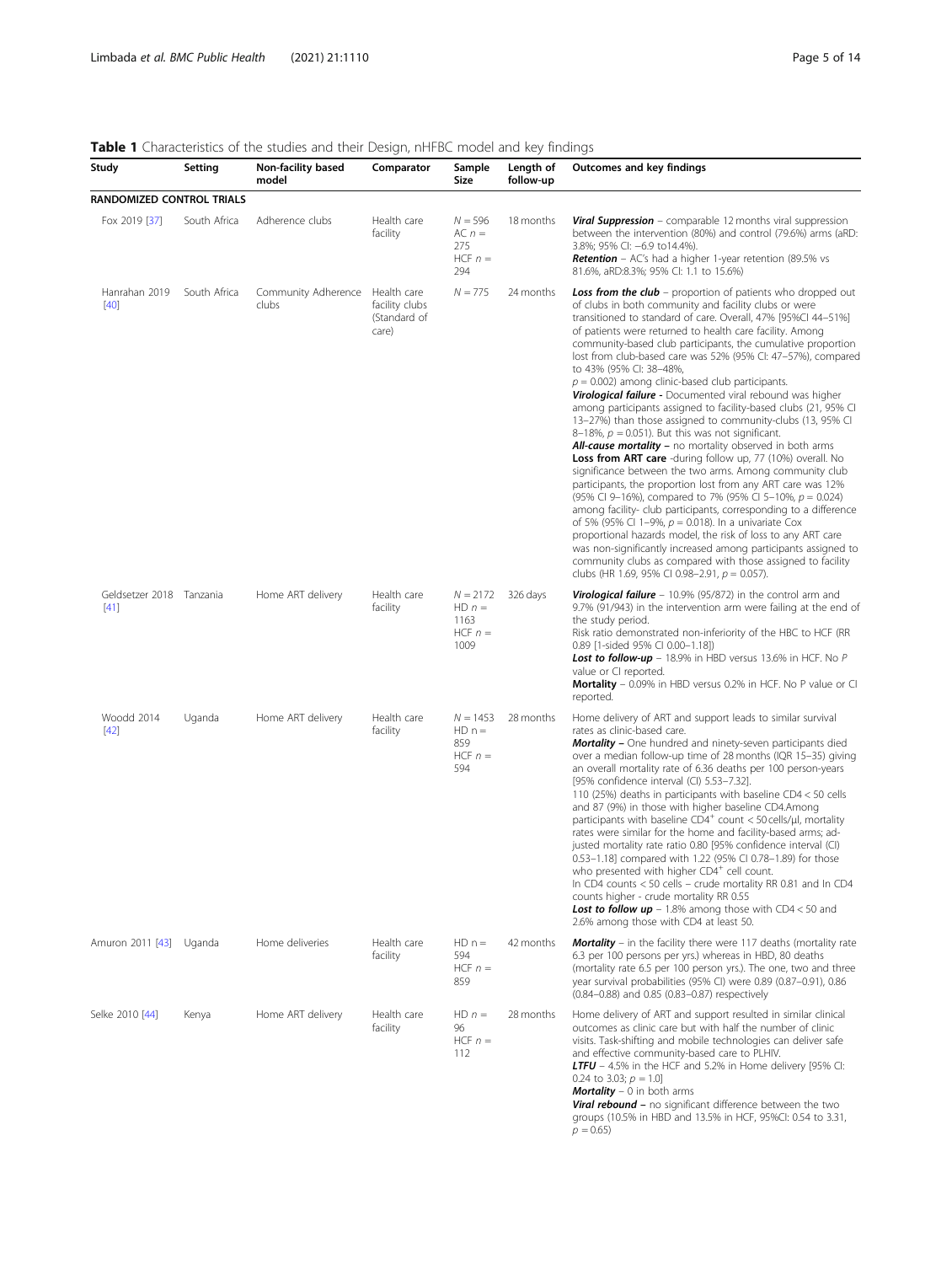## Table 1 Characteristics of the studies and their Design, nHFBC model and key findings (Continued)

| Study                               | Setting                                  | Non-facility based<br>model                                                                    | Comparator               | Sample<br>Size                                                             | Length of<br>follow-up                   | Outcomes and key findings                                                                                                                                                                                                                                                                                                                                                                                                                                                                                                                                                                                                                                                                                                                                                                                                                                                      |
|-------------------------------------|------------------------------------------|------------------------------------------------------------------------------------------------|--------------------------|----------------------------------------------------------------------------|------------------------------------------|--------------------------------------------------------------------------------------------------------------------------------------------------------------------------------------------------------------------------------------------------------------------------------------------------------------------------------------------------------------------------------------------------------------------------------------------------------------------------------------------------------------------------------------------------------------------------------------------------------------------------------------------------------------------------------------------------------------------------------------------------------------------------------------------------------------------------------------------------------------------------------|
| <b>OBSERVATIONAL COHORT STUDIES</b> |                                          |                                                                                                |                          |                                                                            |                                          |                                                                                                                                                                                                                                                                                                                                                                                                                                                                                                                                                                                                                                                                                                                                                                                                                                                                                |
| Fox 2019 [37]                       | South Africa                             | Decentralized<br>medication delivery<br>(DMD)                                                  | Health care<br>facility  | $N = 578$<br>$DMD n =$<br>232<br>HCF $n =$<br>346                          | 18 months                                |                                                                                                                                                                                                                                                                                                                                                                                                                                                                                                                                                                                                                                                                                                                                                                                                                                                                                |
| Tun 2019 [45]                       | Tanzania                                 | Community Based ART<br>distribution (CBPDs)                                                    | Health care<br>facility  | <b>CBPD</b><br>$n = 309$<br>HCF $n =$<br>308                               | 6 months                                 | <b>Retention</b> in the CBDP $-$ 82.8% vs 82.1% in the HCF at 6<br>months<br><b>LTFU</b> $-53$ in the intervention and 55 in the HCF arms                                                                                                                                                                                                                                                                                                                                                                                                                                                                                                                                                                                                                                                                                                                                      |
| Pasipamire<br>2018 [46]             | Swaziland                                | 1. Community<br>Adherence groups<br>(CAGs) 2. Facility Based<br>clubs<br>3. Treatment outreach | No comparator            | $N = 918$<br>CAGs<br>$n = 531$<br>$FBC n =$<br>289<br>Outreach<br>$n = 98$ | 12 months                                | Retention in the models - The overall care model retention<br>was 90.9 and 82.2% at 6 and 12 months. Retention in the care<br>models differed significantly by model type, being lowest in<br>CAGs at all time points ( $p < 0.001$ ). Only 70.4% of patients were<br>retained in CAGs at 12 months compared with 86.3% in<br>comprehensive outreach and 90.4% in clubs. Retention in care<br>model was significantly higher in eligible patients compared<br>with non-eligible patients (85.0 and 76.4% at 12 months, $p =$<br>0.017.<br><b>Retention to ART</b> – over 90% from all three models and no<br>difference noted ( $p = 0.52$ ). Patients in CAGs had a higher risk of<br>disengaging from the care model (aHR 3.15, 95%Cl: 2.01-4.95,<br>$P < 0.001$ ) compared with treatment clubs.<br>Note: disengagement defined as LTFU, Death, return to clinical<br>care) |
| Myer 2017 [47]                      | South Africa                             | Adherence clubs [post-<br>partum women]                                                        | Health care<br>facility  | $N = 110$<br>AC $n = 77$<br>HCF $n =$<br>33                                | 6 months<br>post-<br>partum<br>follow-up | Viral suppression - overall no difference in viral suppression<br>between the two groups.<br>86% of women remained in the evaluation through 6<br>months postpartum; in this group, there were no<br>differences in VL < 1000 copies/mL at six months<br>postpartum between women choosing HCFs (88%) vs.<br>adherence clubs (92%; $p = 0.483$ .                                                                                                                                                                                                                                                                                                                                                                                                                                                                                                                               |
| Vogt 2017 [48]                      | Democratic<br>Republic of<br>Congo (DRC) | Community based refill No comparator $N = 2259$<br>centers                                     |                          |                                                                            | 24 months                                | Attrition increased steadily after decentralizing services such as<br>drug pick up points.<br>Low attrition throughout follow-up<br>LTFU $-$ 9.0% at 24 months<br><b>Mortality</b> $-0.3\%$ at 24 months<br>overall attrition was 5.66/100 person years (95% CI: 4.97 to 6.45)                                                                                                                                                                                                                                                                                                                                                                                                                                                                                                                                                                                                 |
| Tsondai 2017<br>$[49]$              | South Africa                             | Adherence clubs                                                                                | No comparator $N = 3216$ |                                                                            | 24 months                                | Stable patients on ART can safely be offered differentiated care<br>as they overall had good outcomes. Adherence clubs scaled up<br>at large scale had had high levels of retention and viral<br>suppression.<br><b>Retention</b> – Retention was 95.2% (95% CI: 94.0–96.4) at 12<br>months and 89.3% (95% CI: 87.1–91.4) at 24 months after AC<br>enrolment.<br>Viral suppression - Of the 88.1% who had a viral load<br>assessment, 97.2% (95%Cl, 96.5-97.8) were virally suppressed $\lt$<br>400 copies/ml<br>LTFU - 4.2% (135). Cumulative incidence of LTFU was 2.6%<br>(95% Cl, 2.1-3.2) at 12 months, rising to 6.9% (95%Cl, 5.7 to 8.1)<br>at 24 months after AC enrolment.<br><b>Mortality</b> – 0.1% (95% CI, $-$ 0.01 to 0.2) at 12 months and 0.2%<br>$(95\%CI, -0.01$ to 0.4)                                                                                     |
| Decroo 2017<br>[50]                 | Mozambique                               | Community ART<br>groups (CAGs)                                                                 | Health care<br>facility  | CAGs<br>$n = 901$<br>HCF $n =$<br>1505                                     | 24 months                                | <b>LTFU</b> – overall 12% [11.2% in HCF and 0.8% in CAGs]. CAG<br>members had a greater than fivefold reduction in risk of dying<br>or being LTFU (adjusted HR: 0.18, 95% CI 0.11 to 0.29).<br><b>Retention -</b> 12-month and 24-month retention in care from<br>the time of eligibility were 89.5 and 82.3% respectively among<br>patients in individual care and 99.1 and 97.5% among those in<br>CAGs ( $p < 0.0001$ ).                                                                                                                                                                                                                                                                                                                                                                                                                                                    |
| Auld 2016 [51]                      | Mozambique                               | Community support<br>ART groups (CASG)                                                         | Health care<br>facility  | $N = 306$ ,<br>335<br>CASG<br>$n = 6766$<br>$HCF n =$<br>299,569           | 4 years                                  | <b>Mortality</b> – similar rates in both groups [0.3% among CASG at<br>2 yrs. and 1.4% at 4 yrs.]<br>CASG patients were associated with a 35% lower LTFU rates<br>[AHR 0.65; 95% CI:0.46, 0.91] but similar mortality.                                                                                                                                                                                                                                                                                                                                                                                                                                                                                                                                                                                                                                                         |
| Grimsrud 2016<br>[52]               | South Africa                             | Adherence clubs                                                                                | Health care<br>facility  | $N = 8150$<br>$AC n =$<br>2113<br>$HCF n =$                                | 12 months                                | <b>Viral suppression</b> – high rates of VLS among those who had a<br>VL result, but no comparison made between the two cohorts.<br><b>LTFU</b> - clubs were associated with a decreases risk of LTFU<br>compared to facility in all crude and adjusted models. Clubs                                                                                                                                                                                                                                                                                                                                                                                                                                                                                                                                                                                                          |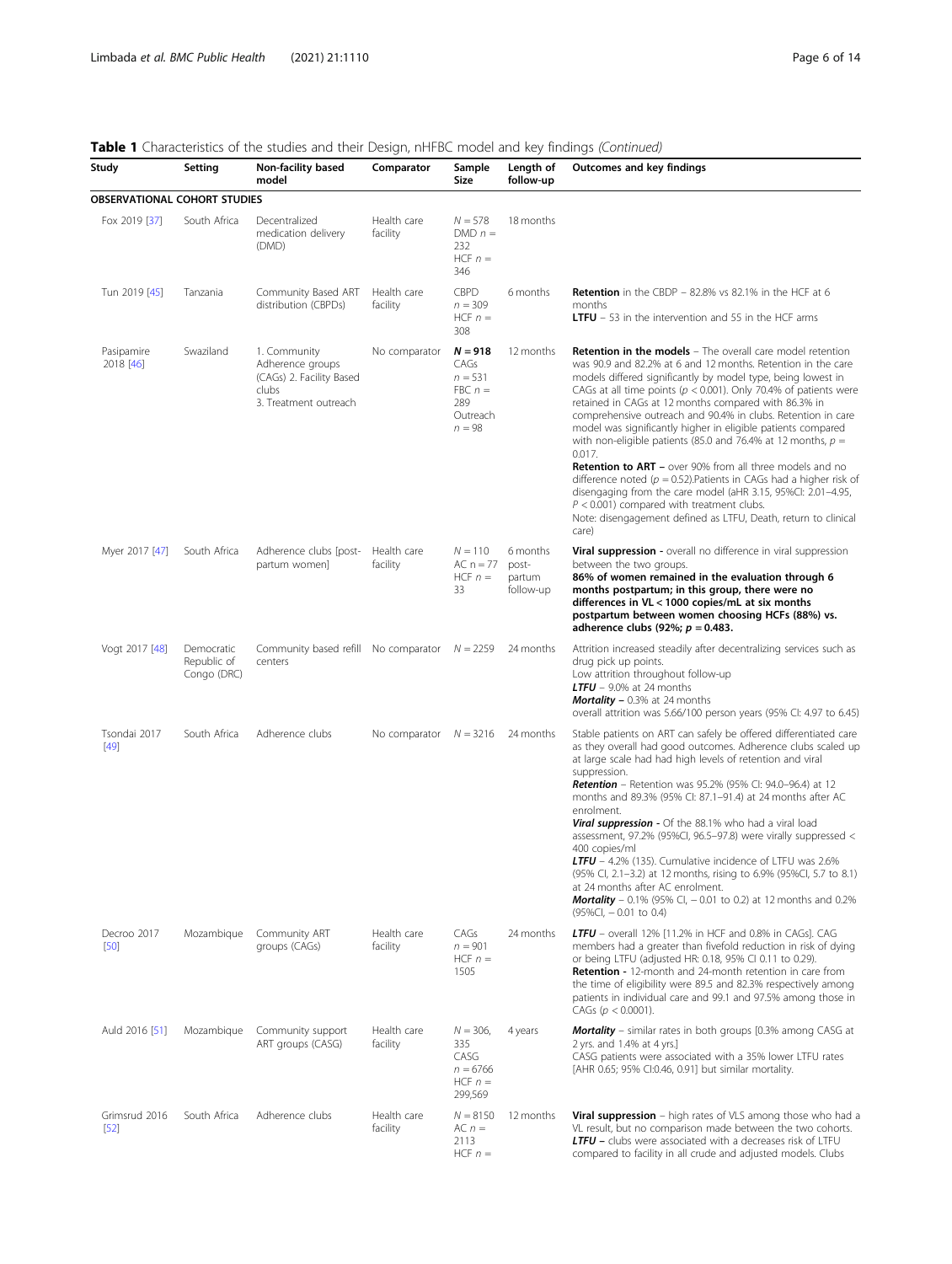## Table 1 Characteristics of the studies and their Design, nHFBC model and key findings (Continued)

| Study                        | Setting      | Non-facility based<br>model                      | Comparator                             | Sample<br>Size                               | Length of<br>follow-up | Outcomes and key findings                                                                                                                                                                                                                                                                                                                                                                                                                                                                                                                                                                                                                                                                                                                                                                                            |
|------------------------------|--------------|--------------------------------------------------|----------------------------------------|----------------------------------------------|------------------------|----------------------------------------------------------------------------------------------------------------------------------------------------------------------------------------------------------------------------------------------------------------------------------------------------------------------------------------------------------------------------------------------------------------------------------------------------------------------------------------------------------------------------------------------------------------------------------------------------------------------------------------------------------------------------------------------------------------------------------------------------------------------------------------------------------------------|
|                              |              |                                                  |                                        | 6037                                         |                        | were associated with a 67% reduction in LTFU compared with<br>facility (aHR 0.33, [95% CI, 0.27-0.40]).                                                                                                                                                                                                                                                                                                                                                                                                                                                                                                                                                                                                                                                                                                              |
| Okoboi 2016<br>$[53]$        | Uganda       | Community based<br>distribution points<br>(CBDP) | Health care<br>facility                | <b>CDDP</b><br>$n = 476$<br>HCF $n =$<br>752 | 5 years                | Overall retention rates were above 80% in both HCF and CBDP<br><b>Retention rates</b> - 83.9% in the facility and 82.9% retained in<br>the community distribution model of delivery ( $p = 0.670$ )                                                                                                                                                                                                                                                                                                                                                                                                                                                                                                                                                                                                                  |
| Jobarteh 2016<br>$[54]$      | Mozambique   | Community ART<br>support groups (CASG)           | Health care<br>facility (non-<br>CASG) | CAGs<br>$n = 6760$<br>HCF $n =$<br>123,178   | 12 months              | <b>LTFU</b> – LTFU among CASG and non-CASG members was 7.2<br>and 15.9%, respectively. Compared with CASG participants,<br>non-CASG participants had significantly higher LTFU (hazard ra-<br>tio [HR]: 2.36; 95% confidence interval [CI]: 1.54-3.17; $p = .04$ ]<br><b>Mortality</b> -no significant mortality differences between CASG<br>and non-CASG members (1.4% vs 1.2%) (HR:0.98; 95%CI, 0.14 to<br>1.82; $p = 0.96$ )                                                                                                                                                                                                                                                                                                                                                                                      |
| Okoboi 2015<br>$[36]$        | Uganda       | Community<br>distribution points<br>(CDDP)       | No comparator                          | CDDP<br>$n = 3340$                           | 5 years                | Community-based ART distribution systems are capable of<br>overcoming barriers to ART retention and result in good rates<br>of virologic suppression.<br><b>Viral suppression-</b> of the 870 patients who had a VL<br>measured, 87% were suppressed<br><b>Mortality-</b> mortality rate was low (3.22 per 100 person-years)<br>LTFU- 1.59 per 100 person-years<br><b>Retention-</b> more than 69% of patients who initiated ART from<br>2004 to 2009 were retained in care after more than 5 years of<br>treatment.                                                                                                                                                                                                                                                                                                 |
| Decroo 2014<br>$[32]$        | Mozambique   | Community ART<br>groups (CAGs)                   | No comparator                          | CAGs<br>$n = 6158$                           | 4 years                | Long-term retention in CAG was exceptionally high [91.8% at 4<br>years of follow-up (95% CI, 90.1 to 93.2)].<br>LTFU - event rate was 0.1% per 100-person yrs.<br><b>Mortality</b> - event rate was 2.1 per 100-person yrs.<br><b>Retention</b> among CAG members at 1 year on ARTwas 97.7%<br>(95% Cl 97.4-98.2); at 2 years, 96.0% (95% Cl 95.3-96.6); at 3<br>years, 93.4% (95% CI 92.3-94.3); and at 4 years, 91.8% (95% CI<br>$90.1 - 93.2$ ).<br>Overall, the attrition rate was 2.2 per 100 person-years among<br>the 5729 adult members.                                                                                                                                                                                                                                                                     |
| Study                        | Setting      | Non-facility based<br>model                      | Comparator                             | Sample<br>size                               | Length of<br>follow-up | Key outcomes                                                                                                                                                                                                                                                                                                                                                                                                                                                                                                                                                                                                                                                                                                                                                                                                         |
| Luque-Fernandez<br>2013 [55] | South Africa | Community Adherence<br>clubs                     | Health care<br>facility                | ACs $n =$<br>502<br>HCF $n =$<br>2372        | 3 years                | Outcomes less frequent in patients participating in the clubs.<br><b>Viral rebound</b> - 214 patients had viral failure at study end in<br>the HCF (90.4 event rates per 1000 person yrs. [95%CI: 79.1-<br>103.4). In the clubs 14 had viral rebound 31.8 event rates per<br>1000 person yrs.<br><b>Retention</b> - 97% of club patients remained in care compared<br>with 85% of other patients. In adjusted analyses club<br>participation reduced loss-to-care by 57% (hazard ratio [HR]<br>$0.43, 95\%$ Cl = $0.21-0.91$ ).<br><b>Mortality + LTFU</b> - 12.8% of patients were LTF or had died (323<br>LTF and 40 deaths).<br>Both outcomes were less frequent for patients participating in<br>the clubs (29.8 vs 116.8 per 1000 person-yrs. for LTFU/death,<br>crude rate ratio [RR = 0.25, 95% CI 0.14-0.41] |
| Kipp 2012 [56]               | Uganda       | Home based ART<br>delivery                       | Health care<br>facility                | $HBD n =$<br>185<br>HCF $n =$<br>200         | 24 months              | ART outcomes such as viral suppression in community models<br>were equivalent to those receiving care in the facility.<br>Viral suppression - patients in the home delivery model were<br>2.47 times more likely to achieve viral suppression compared to<br>those in the facility based [95% CI for OR 1.02-6.04 $p = 0.046$ ].<br>Mortality - 32(17%) in Home delivery vs 23 (12%) in HCF. This<br>had limitations as the LTFU in both groups includes unknown<br>number of deaths. Crude mortality was higher in the HBD<br>cohort compared to the HCF cohort, though this difference<br>was not statistically significant (17.3% vs. 11.5%, $p = 0.10$ ).<br><b>Retention -</b> 70% in home model vs 71% in facility                                                                                             |
| <b>CROSS-SECTIONAL STUDY</b> |              |                                                  |                                        |                                              |                        |                                                                                                                                                                                                                                                                                                                                                                                                                                                                                                                                                                                                                                                                                                                                                                                                                      |
| Chimukangarta<br>2017 [57]   | Zimbabwe     | Outreach ART delivery                            | No comparator $N = 143$                |                                              | 18 months              | <b>Viral suppression-</b> over the course of the study period, 94%<br>were virally suppressed                                                                                                                                                                                                                                                                                                                                                                                                                                                                                                                                                                                                                                                                                                                        |

models outside the healthcare facility including facility or adherence clubs, home-based delivery, community adherence groups or distribution points and outreach ART delivery (Table [1](#page-4-0)). ART delivery was done by a range of community healthcare workers, volunteers and nurses.

The six randomised control trials were appraised using the Cochrane tool for risk of bias. Sequence generation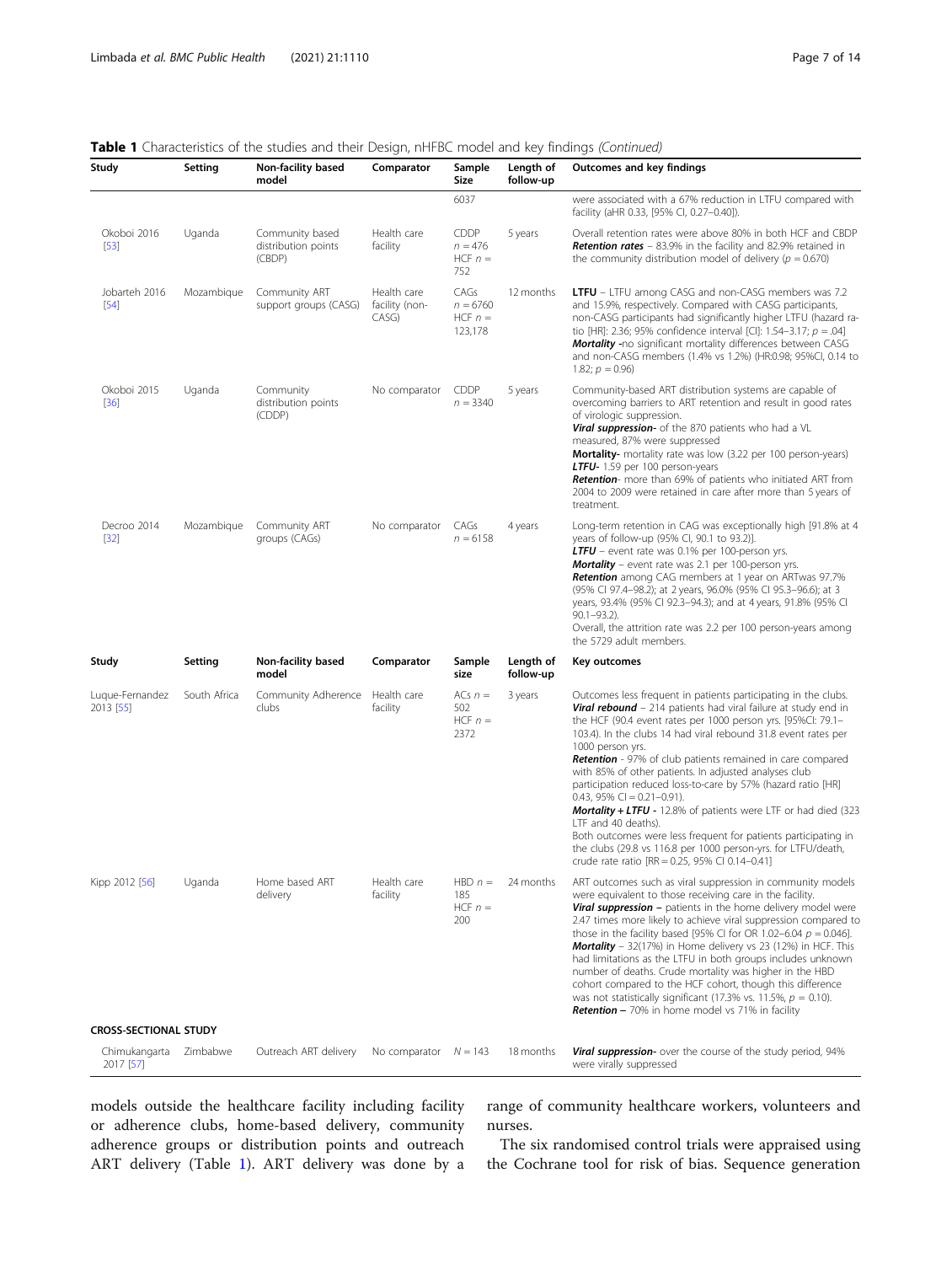and allocation concealment were well conducted, and risk of bias was low amongst the studies. Blinding of participants and personnel was not possible in any of the studies due to the nature of the intervention, but there was variability amongst blinding of outcome assessors as in some cases the assessors were also involved in project management. The data collected however were generally objective measures obtained from medical records, which is at minimal risk of bias, even for assessors who were informed of patient allocation. Not all RCTs had published study protocols, which increases the risk of selective outcome reporting, but all did report numbers of attrition and mortality, minimising risk from incomplete outcome data.

## Virological suppression (VS) and viral load (VL)

From our included studies, 10 out of 21 reported VS or HIV viral load rebound as an outcome measure. Of these, three articles [[36,](#page-13-0) [49](#page-13-0), [57\]](#page-13-0) did not compare to a facility-based cohort and were therefore excluded from the pooled analysis. Three articles [[37](#page-13-0), [41](#page-13-0), [44](#page-13-0)] were RCTs that compared outcomes to a facility-based co-hort, one of which [[37](#page-13-0)] included results from two separate RCTs published in the same article. The remaining four studies were all observational cohort studies [[47](#page-13-0), [52,](#page-13-0) [55,](#page-13-0) [56\]](#page-13-0) comparing VS among participants receiving community-based care with those receiving facilitybased care. The pooled risk difference of virological suppression amongst RCTs are shown in Fig. 2, and including the observational studies are shown in Additional file [4:](#page-11-0) Appendix 4. There was a remarkably consistent effect  $(I^2 = 0.04\%)$  found across the four randomized trials, very marginally in favour of community care, with an overall estimated risk difference of 1% [95%CI -1, 4%). There was no statistically significant evidence  $(p = 0.24)$ of a difference in viral suppression between the two groups. The definition of viral suppression varied between studies, with Geldsetzer et al. using < 1000 copies/ ml, Fox at al using < 400 copies/ml, and Selke not defining it. The viral load or suppression reported at baseline in these RCTs also varied. Geldsetzer reported the percentage of people with  $VL < 1000$  copies/ml or CD4 < 350 cells/μl (which was 17.4% in control and 15.4% in intervention group),. Fox reported the median viral load (copies/ml) and interquartile range. For the adherence club (AC) control and intervention groups, these were 50 (20–124) for both and in the Decentralized Medication Delivery (DMD) control and intervention groups these were 42 (20–100) and 124 (35–124) respectively. Selke reported the proportion with detectable viral load at baseline, which was 8.5% in the intervention and 12.6 in the control group. These were all studies assessed as high quality, and apart from not being blinded, all had an overall low risk of bias. Three of the four observational studies showed results broadly consistent with the randomised trial results (although slightly more favourable towards nHFBC, with risk differences ranging from 4 to 6%). One study by Grimsrud et al. had results showing much greater viral suppression in nHFBC (estimated risk difference of 39%), although in that paper the patients receiving nHFBC were those who were classed as "stable on ART" and the comparison group were not (adjusted results for VS were not presented in the paper) [\[52\]](#page-13-0).

#### **Mortality**

Nine papers were identified that reported mortality, four of which were RCTs. Only two RCTs [\[42](#page-13-0), [43](#page-13-0)] did a formal comparison between trial arms on mortality. The two RCTs included in the pooled analysis were rated as fair quality, and reported the results stratified by whether baseline CD4 count was less than or greater than 50, increasing the accuracy of the intervention comparison. The other two RCTs reporting extremely low rates of mortality (Selke et al. reported no deaths in HFBC and one in nHFBC and Geldsetzer et al. reported two in HFBC and one in nHFBC). Of the five observational cohort studies, four reported a formal comparison of mortality. The hazard ratios across all studies ranged



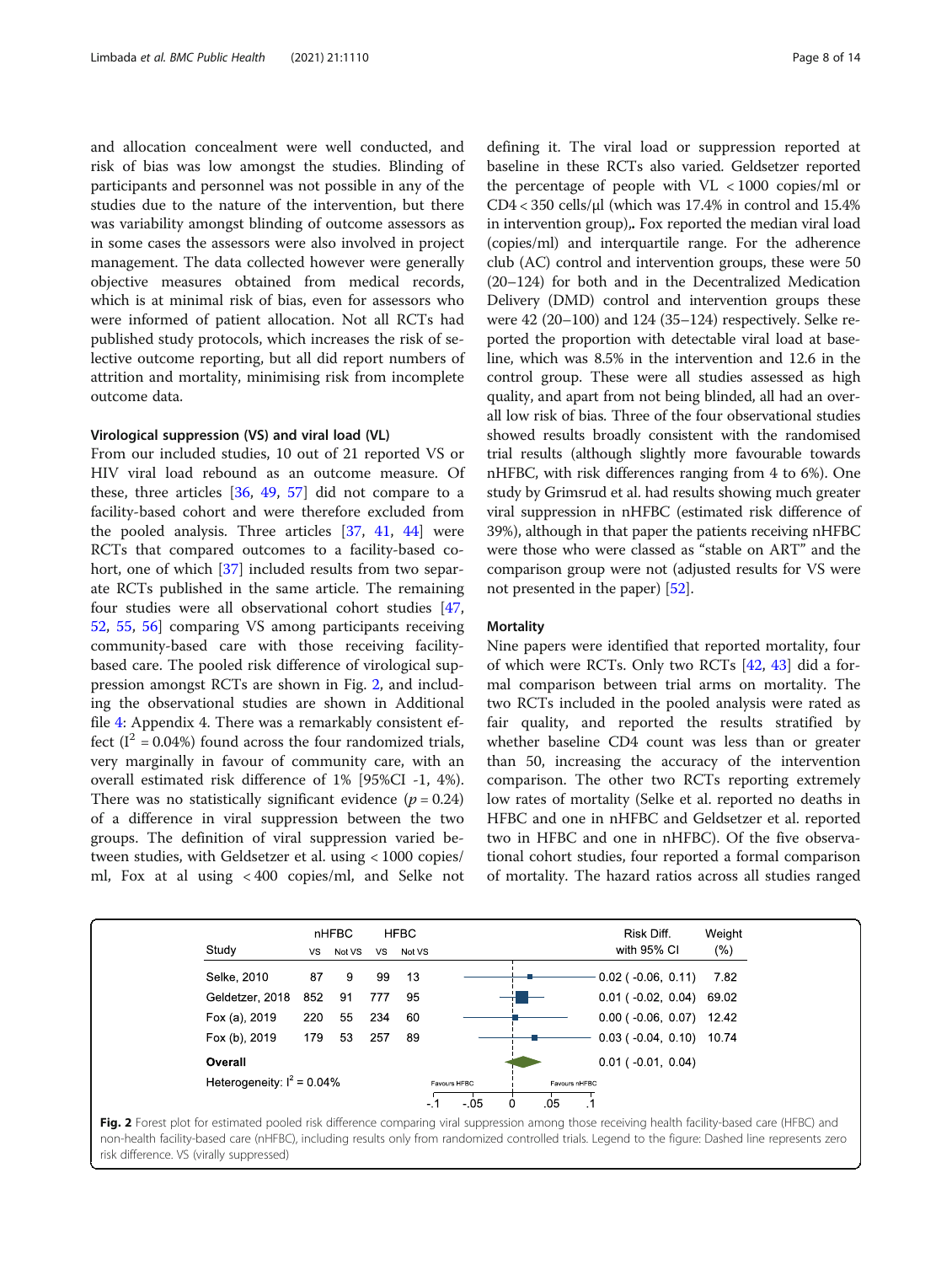

count  $<$  50, while Woodd (B) is among participants with a CD4 count of 50 +

from 0.8 up to 1.2, but with all confidence intervals crossing the null of  $HR = 1$  (Fig. 3). This resulted in a pooled estimate equal to 1.01 (95% CI 0.88–1.16), providing no evidence  $(p = 0.92)$  of a difference in the mortality rate among those not in facility-based care compared to those in facility-based care.

Due to the large amount of heterogeneity, results were described for LTFU and retention in care without formal methods of statistical comparison. Instead, data was tabulated comparing reported outcomes. A page referencing guide for the SWiM guideline for these outcomes can be found in Additional file [5:](#page-11-0) Appendix 5.

## Loss to follow-up

A total of 15 studies reported LTFU as an outcome, of which four were from RCTs and 11 from observational cohort studies and are summarized in Table [1](#page-4-0) and Additional file [6](#page-11-0): Appendix 6. In most studies LTFU was defined as no longer having contact with the care services, but there was a large degree of variability in the time frame. This commonly ranged from 60 days to 6 months, however multiple studies defined LTFU as no visit or contact with the service during the study period, which was up to 5 y. Additionally, there were varying degrees of investigation into outcomes of the LTFU populations, with some studies documenting mortality and transfer to alternative services, and some not documenting any.

In the studies included, there were four RCTs that included LTFU as an outcome where LTFU was defined as outlined in Additional file [6:](#page-11-0) Appendix 6 and varied between studies [\[34,](#page-12-0) [40,](#page-13-0) [42](#page-13-0), [44](#page-13-0)]. A cluster RCT undertaken in South Africa comparing adherence clubs with healthcare facility clubs over a 24 months period showed 105 patients were LTFU with no significant difference between the two study arms [[40](#page-13-0)]. Their definition varied from those used in other studies as it was a measure of loss from their intervention, which goes beyond missing visits, but also includes patients who developed any of the exclusion criteria, such as comorbidity or viral rebound. A RCT in Tanzania [\[41\]](#page-13-0) compared home delivery to HFBC, and defined LTFU as not having a VL measurement after enrolment into the model of care over the entirety of the 12-month study period. They demonstrated noninferiority in the rates of LTFU. In the other two randomised trials by Selke et al. and Woodd et al., LTFU was defined as not having had contact with the care services during the study period, which was 28 months in both studies. Selke et al. [\[44](#page-13-0)] compared home delivery model to healthcare facility in Kenya and showed comparable LTFU outcomes (4.5% in HFBC versus 5.2% in home delivery) and similarly, Wood et al. compared home delivery to HFBC in Uganda and demonstrated similar rates of LTFU, which were 2.36% in the facility and 2.33% in the community [[42](#page-13-0)].

Eleven observational studies reported LTFU with varying definitions. Six of these studies did a comparison between nHFBC and HFBC and showed nHFBC had comparable or better LTFU outcomes compared to HFBC [\[45,](#page-13-0) [50](#page-13-0)–[52,](#page-13-0) [54,](#page-13-0) [55](#page-13-0)] (Additional file [6](#page-11-0): Appendix 6: Table 4). Among these, LTFU was defined as being late for their scheduled pharmacy pick-up date by either 60, 90 or 180 days late with the exception of Tun et al. who defined LTFU as combined mortality, transfer out and withdrawal [\[45\]](#page-13-0). Grimsrud et al. showed community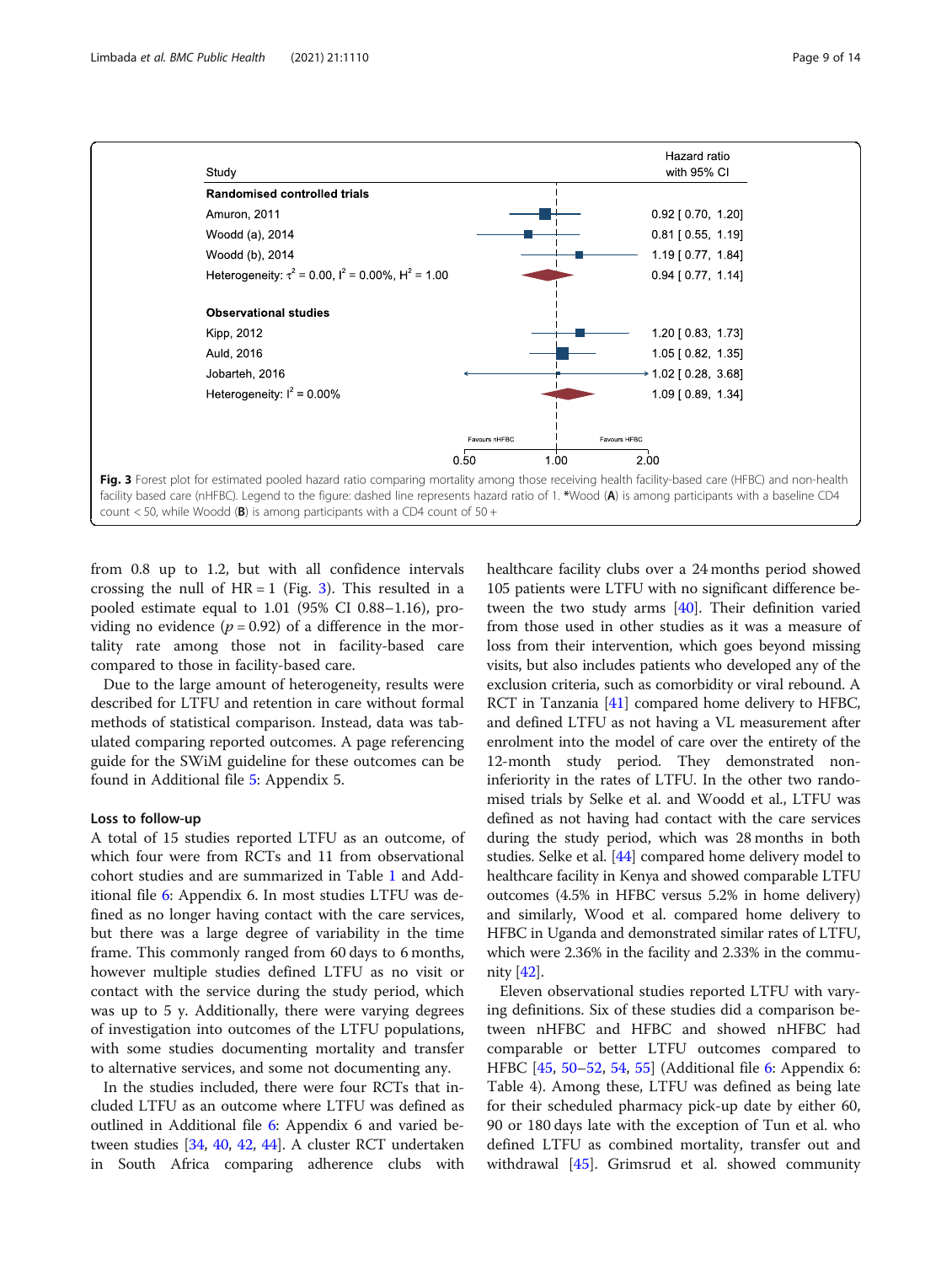adherence clubs were associated with a reduction in the risk of LTFU compared with the clinic with a two-third reduction in the hazard of LTFU [\[52\]](#page-13-0) (Additional file [6](#page-11-0): Appendix 6). Luque-Fernandez et al. compared adherence clubs to healthcare facility and demonstrated that a combined outcome of time to either death or LTFU was less frequent in club participation than in the facility (crude RR 0.25 95%CI: 0.14, 0.41) [[55\]](#page-13-0). Similarly, in Mozambique, patients who participated in community adherence support groups were associated with a lower LTFU rates as compared to those who did not participate in these groups. Auld et al. showed participating in CAGs was associated with a 35% lower LTFU rates (AHR 0.65; 95%CI: 0.46, 0.91) [[51\]](#page-13-0). Another study comparing CAG to non-CAG showed higher LTFU rates amongst non-CAG members (HR 2.36 95%ci: 1.54, 3.17) [[54\]](#page-13-0). In the same country, a comparison between CAGs and HFBC showed that CAG members had a greater than 5-fold reduction in the risk of combined LTFU and mortality (adjusted HR 0.18 95%CI: 0.11, 0.29) [[50\]](#page-13-0). A total of five studies had no comparison to HFBC [[32](#page-12-0), [36](#page-13-0), [46,](#page-13-0) [48](#page-13-0), [49\]](#page-13-0) and despite varying definitions of LTFU, a study in South Africa showed a cumulative incidence of LTFU at 2.6 and 12.2% at 12 and 24 months respectively [[48,](#page-13-0) [49\]](#page-13-0) (Additional file [6](#page-11-0): Appendix 6: Table 5).

The definition of LTFU varied amongst included studies, including a missed scheduled visit, being late for drug pick-ups or withdrawal from a model, which could include death or patients transition to alternative health care facility. For studies that defined LTFU as having missed a scheduled visit or model withdrawal, only three indicated patients transition to HFBC [[40,](#page-13-0) [41](#page-13-0), [45](#page-13-0)].

## Retention

A total of 13 studies in our review, two of which were published in the same paper [\[37](#page-13-0)], reported retention as an outcome, nine of which provided a comparison to health facility based care (Additional file [6:](#page-11-0) Appendix 6 Table 4). Three RCTs compared retention between nHFBC and HFBC [[37,](#page-13-0) [41,](#page-13-0) [44\]](#page-13-0), which showed that the community models had comparable rates to those in the facility. Fox et al. defined retention as those not LTFU, died or transferred to alternative care, and reported 81.6% participants retained in facility and 89.5% participants retained in the community with a risk difference of 7.8% [\[37](#page-13-0)]. Selke et al. defined it as those still in care at the end of the follow up period, reporting rates of 91.1% in facility compared to 90.6% in the community [[44\]](#page-13-0). Similarly, Geldsetzer et al. defined attrition as those no longer in care, the inverse rates of which are reported as retention of 86.4% in the facility and 81.1% in the community [[41](#page-13-0)].

Equally, most observational studies demonstrated similar retention outcomes between nHFBC and HFBC [[45](#page-13-0), [53,](#page-13-0) [56\]](#page-13-0) or better retention outcomes in nHFBC [\[50,](#page-13-0) [54](#page-13-0)]. Only one study showed better HFBC retention rates [[37\]](#page-13-0). Definitions of retention in care used were similar across all studies, however there was large variation in follow up period, ranging from six months to five years. Among the four studies that did not provide a comparison to HFBC, retention rates for nHFBC generally exceeded 90%, including a study with follow up of four years. A study from 2015 by Okoboi et al. was the exception, reporting a retention rate of 69% in patients on treatment for more than five years [[36\]](#page-13-0).

#### **Discussion**

We reviewed articles describing the current evidence of community ART programs taking place in SSA between 2010 and 2019 on the following key outcomes; Viral load suppression, mortality, LTFU and retention. From our review, all the articles that described nHFBC ART programs found evidence that decentralizing HIV services into the community for PLHIV has promising outcomes and is a safe alternative to facility based care programs in resource limited high burden HIV settings for stable PLHIV on ART. Adherence clubs that were physically located within the health-care facility were also considered as nHFBC as they ran independently and thus considered as outside the standard HCF provision. The studies suggest that levels of VS and mortality are similar in both nHFBC and HFBC groups. Similarly, with regards to LTFU and retention, articles included in our review showed comparable or slightly better LTFU and retention outcomes amongst nHFBC models when compared to HFBC. However, whilst we identified 21 articles that described one or more outcomes of nHFBC models in SSA countries, only two-thirds of the articles compared these models to the HFBC, limiting the strength of conclusions that can be drawn.

In all included articles, the primary clinical care provider for these nHFBC models was poorly described, but provision of the core packages such as ART dispensation, adherence support and referrals of sick patients to the clinics was often shared by community or trained lay workers. nHFBC models have shown that decentralizing HIV services into the community may potentially overcome major structural and financial barriers faced by PLHIV to ART initiation and retention [\[27](#page-12-0)]. These models are capable of achieving a range of potential additional benefits to healthcare providers and PLHIV on ART, including patient satisfaction, reduced costs, convenient and efficient service delivery and better clinical outcomes and promote healthy behaviors such as decrease alcohol abuse  $[23]$ . As the numbers of PLHIV accessing treatment increases following the 2015 WHO ART guidelines [\[9](#page-12-0)], nHFBC models have shown the potential to be able to deliver a package of essential ART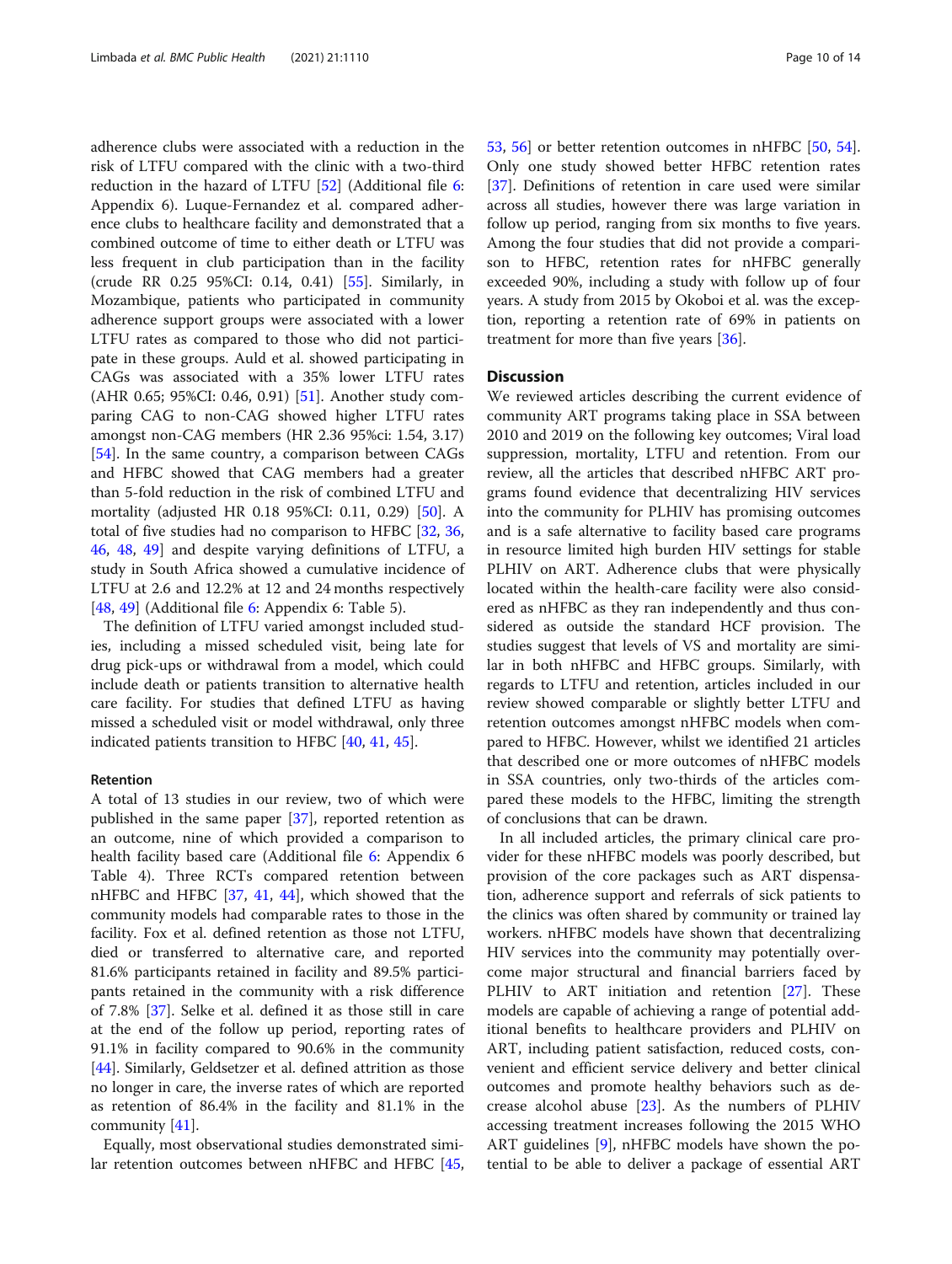services beyond the clinic, freeing up the capacity within the HFBC workforce to be able to focus on more complex cases [\[24](#page-12-0)].

Our findings suggest that nHFBC programs can achieve favorable outcomes for stable PLHIV on ART in resource limited settings, which is in line with a previously published systematic review by Decroo et al. that looked at community-based intervention programs [\[24](#page-12-0)]. This review has updated and summarized the evidence that has been published since Decroo et al's review in 2013, and proposes that community-based intervention programs can make treatment readily accessible and affordable as well as help support adherence and sustain retention of patients on ART over the long term [[24](#page-12-0)]. In Uganda, Kenya and Tanzania, lay workers or community health workers delivered ART to patients homes [\[41](#page-13-0), [44](#page-13-0), [61\]](#page-13-0) whereas in Tete, Mozambique, CAGs were used to deliver ART within the community [[50\]](#page-13-0). Similarly, in South Africa, adherence clubs piloted by MSF equally showed promising results [\[55](#page-13-0)].

With respect to other relevant outcomes, studies comparing CD4 count outcomes between HFBC and nHFBC models showed patients in nHFBC models can achieve similar outcomes in terms of CD4 gains [\[44](#page-13-0), [52](#page-13-0)]. Decroo et al. also included studies analyzing costs of the interventions, and found that provider costs were either similar or lower in nHFBC models, and considerably more cost-effective for patients [\[24\]](#page-12-0). Our review did not include cost-analysis as there have been very few studies that have informed on the costs or cost-effectiveness of these nHFBC models. Studies that have reported on costs have found that provider outcomes were similar for HFBC and nHFBC [[62,](#page-13-0) [63](#page-13-0)]. One study found that community-based intervention programs were much more cost-effective than estimates for facility based care [[64\]](#page-13-0). However, a recent study in Tanzania showed that although patient satisfaction with a home-based program was high and was likely to save patients substantial amount of time, other envisaged benefits of decongesting the healthcare facility and reductions in patients' health expenditures were minimal [[41\]](#page-13-0). Clearly more research using economic outcomes in different contexts to compare the costs, effectiveness and sustainability of the models are needed. Available data suggests that these models, even if equivalent or significantly non-inferior to the HFBC, may be more cost-effective. Patient transportation costs and use of personnel, operational and utility costs are likely to be lower. This in addition to improved retention rates are more likely to make nHFBC models more cost-effective and sustainable in the long run [\[23](#page-12-0)].

At the time of writing, Long et al. published a rapid review of differentiated service delivery models for ART in SSA and noted despite the widespread expectations that these models will be cost-saving, they found little data to support this contention [\[65](#page-13-0)]. When evaluating programmatic costs of such nHCFB models of ART delivery, an additional cost that is difficult to measure is the potential costs associated with onward HIV transmission amongst those who interrupt ART with consequent viral rebound.

nHFBC models also have the potential to have an impact on the relationship between healthcare providers and patients and can thus strengthen social and peer support [\[66](#page-13-0)]. These models have the opportunity to transform the current siloes to a more integrated approach that will enable HIV care to be combined with care for other conditions, including non-communicable diseases that are becoming more prevalent in resource limited settings [\[23](#page-12-0)].

Our study had several limitations and despite searching several databases, yielded a small number of studies that looked at ART delivery for final inclusion. We also noted there is paucity of data from other regions in Africa such as West and Central Africa where the HIV burden is high. nHFBC delivery models are recent strategies and at present resource constraints make this a challenge in many sub-Saharan African settings. The heterogeneity of these nHFBC models in our review ranged from the diversity of the models, be definition and the evaluation methods. Of the 21 articles that were included for inclusion only 15 articles compared outcomes with HFBC, making data available for analysis limited, and its inclusion in the meta-analysis imperfect. Instead of comparing outcomes from every individual nHFBC model to HFBC model separately, the results were pooled, and all community-based programs were evaluated against the standard of care causing clinical heterogeneity. Another limitations in this review include the heterogeneity of the articles that met our inclusion criteria which could have manifested in several ways. Our topic was diverse and the methods of evaluating nHFBC outcomes ranged from facility-site, observational cohorts to randomized trials. With regards to studies reporting on mortality in our review, two observational studies did a comparison between patients who chose nHFBC or not [[51](#page-13-0), [54\]](#page-13-0) and one study did a comparison in two different settings [[56\]](#page-13-0) which could have resulted in bias due to the fact that whether participants received nHFBC or HFBC was not allocated at random. The reported effect estimates were adjusted for potential confounders to mitigate this. Although some residual confounding may remain, the effect observed in the observational cohorts is consistent with that seen in the randomized studies. Assessing outcomes such as LTFU in our review was also a limitation. The lack of a standard definition for LTFU across studies included in our review made it difficult to assess the trends and differences in LFTU to accurately measure the effectiveness of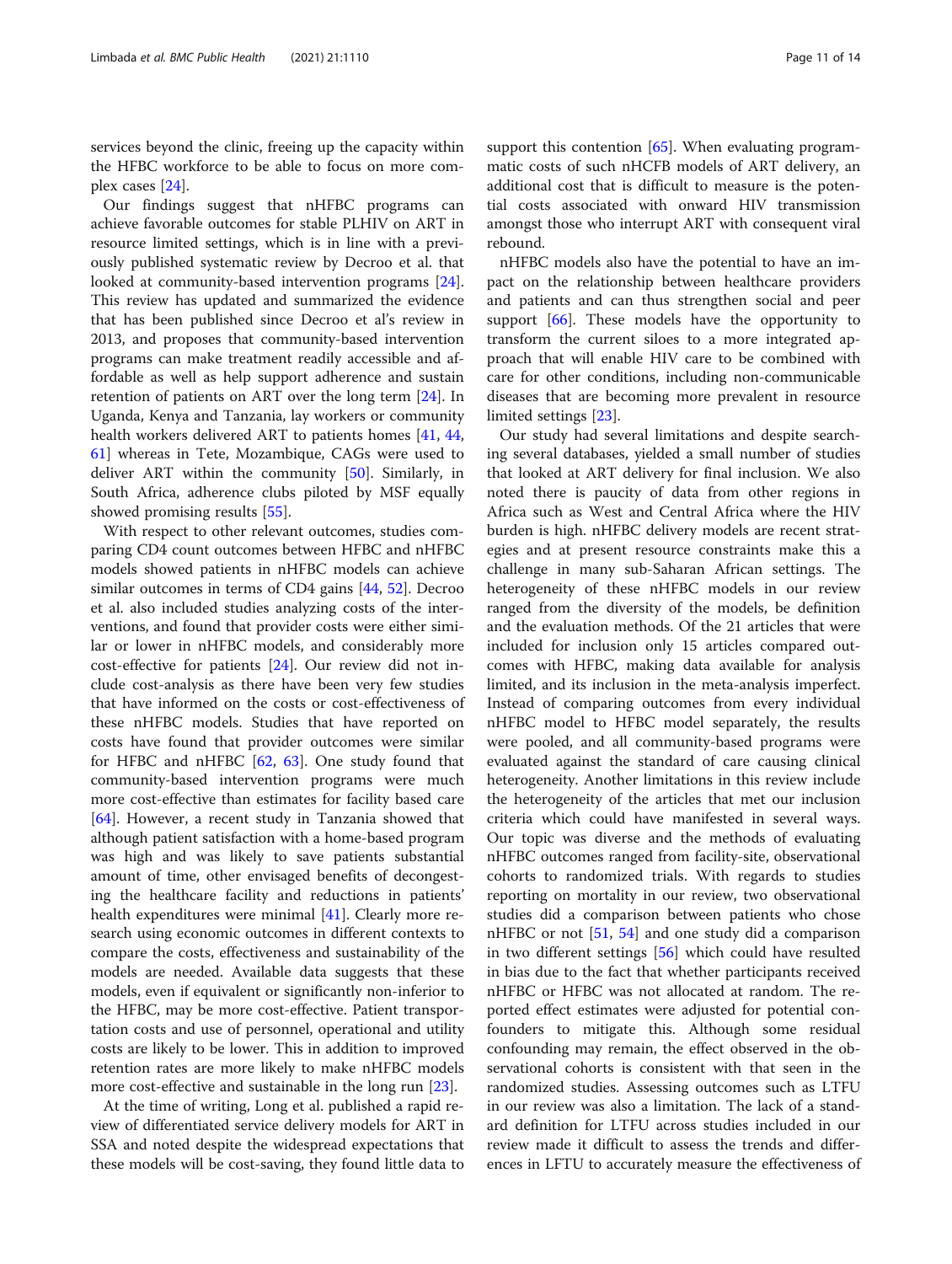<span id="page-11-0"></span>these programs and obstructed comparibility between HFBC and nHFBC models. LTFU is an important indicator to accurately measure effectiveness of ART programs and therefore there is need for a standard definition in order to understand the changes within and the differences between ART programs especially in settings where ascertainment of mortality is weak. Lastly, unsuccessful pilot studies are less likely to be published, introducing publication bias. Studies included in this review introduce bias in measured outcomes in that those included with available data may differ in terms of stability, ability to access care and treatment or being able to make a choice. The value of such nHFBC models for people currently not retained in care is not included in this systematic review. Other limitations include the diversity of the set-up of these nHFBC models and the study design, resulting in observation bias, and confounding bias when a comparison was made. In this review, stable patients were offered the chance or were able to choose themselves and both avenues introduce significant selection bias, as both these groups are likely to contain individuals more dedicated to their health, evident from their superior clinical outcomes or willingness to participate actively in their care.

Although our findings have shown that nHFBC models can complement HFBC service delivery with regards to clinical outcomes and enhance patients ability to manage HIV, there is need for more in depth information on patients acceptability towards these models of care as well as the negative and positive effects related to stigma and ART delivery in the communities [\[35](#page-12-0)].

All the articles in our review, with exception of one [[42\]](#page-13-0), focused on stable adult PLHIV on ART, which typically included being on ART for more than 6–12 months and either virally suppressed or immunologically stable. However, there is a need to understand the impact of nHFBC models on key populations who are frequently excluded, such as youth and men who have sex with men, who may benefit the most as they may avoid clinics for other reasons such as domestic violence. There is no data regarding nHFBC models towards key populations and further pilot studies on nHFBC models should be targeted towards key populations to determine the feasibility and key clinical outcomes. In additon to the models included in this review, there is a growing trend towards supporting ART distribution from drop-in centres, and therefore a need to assess their effectiveness. However, at the time of evalaution, there were no RCTs that included this approach to explore their outcomes. There is currently scarce or no data regarding patient satisfaction and improvement in quality of life from these models and therefore further research is needed to determine patient satisfaction and quality of life from these models. Feasibility of implementing these

models equally need to be explored as most of these models are implemented by in-country implementing partners with additional funding and resources, and need to understand how these models can be placed into the context of existing healthcare sytem without external funding.

### Conclusions

This systematic review further demonstrates noninferiority of nHFBC amongst stable PLWH on ART in high HIV burden, resource limited settings in sub-Saharan Africa for key outcome measures of VS, death or LTFU compared with current standard HFBC models.

#### **Abbreviations**

AC: Adherence clubs; ART: Antiretroviral treatment; CAG: Community adherence group; CBDP: Community-based distribution group; CHW: Community health worker; DMD: Decentrlaized medication delivery; HFBC: Health facility based care; HIV: Human immunodeficiency virus; LTFU: Loss to follow up; MSF: Médecins Sans Frontiéres; nHFBC: Non-facility based care; PLHIV: People living with HIV; RCT: Randomised control trial; SSA: Sub-Saharan Africa; VL: Viral load; VS: Viral suppression

#### Supplementary Information

The online version contains supplementary material available at [https://doi.](https://doi.org/10.1186/s12889-021-11053-8) [org/10.1186/s12889-021-11053-8.](https://doi.org/10.1186/s12889-021-11053-8)

Additional file 1: Appendix 1. Search strategy in full for all databases, including Medline, Embase and Global Health

Additional file 2: Appendix 2: Table 2.Quality Assessment of Randomised Control Trials using Cochrane Tool for Risk of Bias

Additional file 3: Appendix 3: Table 3. Quality Assessment of Included Cohort Studies using the Newcastle-Ottawa Scale

Additional file 4: Appendix 4: Figure 4. Forest plot for estimated pooled risk difference comparing viral suppression among those receiving health facility based care (HFBC) and non-health facility based care (nHFBC), including results from randomized controlled trials and observational studies. Information on file format. Brief description of file content.

Additional file 5: Appendix 5. Synthesis Without Meta-analysis (SWiM) reporting items

Additional file 6: Appendix 6: Table 4. Loss to Follow-Up and Retention outcomes of nHFBC and HFBC comparison. Table 5. Loss to Follow-Up and Retention outcomes without nHFBC and HFBC comparison.

#### Acknowledgements

Not Applicable.

#### Authors' contributions

Conceptualization, SF and HA; Investigation, ML and GZ; Quantitative analysis, DM; Writing – Original Draft, ML and GZ; Writing – Review and Editing, ML, GZ, DM, SF; Supervision, SF and HA. All authors have read and approved the manuscript.

#### Funding

We would like to acknowledge the salary support offered to authors ML and SF by the HPTN 071 (PopArt) study which is sponsored by the National Institute of Allergy and Infectious Disease (NIAID) under Cooperative Agreements UM1-AI068619, UM1-AI068617, and UM1-AI068613, and the Imperial College NIHR BRC respectively. The funders provided no guidance with regards to study design, data collection or analysis.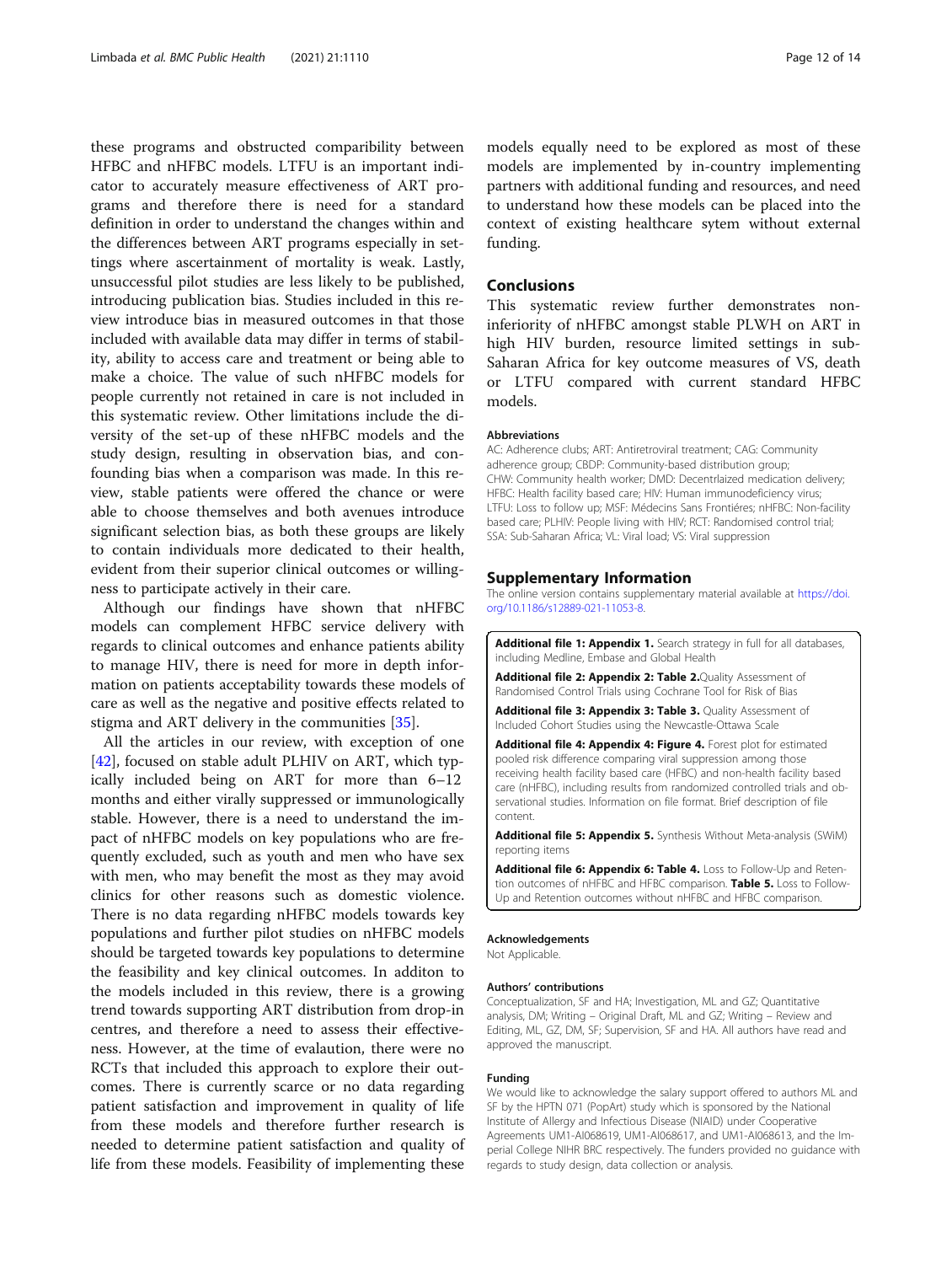#### <span id="page-12-0"></span>Availability of data and materials

The datasets used and/or analysed during the current study available from the corresponding author on reasonable request.

## Declarations

Consent for publications

Not Applicable.

Ethics approval and consent to participate

Not applicable.

#### Competing interests

The authors have no competing interests to declare.

#### Author details

1 Zambart House, PO Box 50697, UNZA-Ridgeway Campus, Lusaka, Zambia. <sup>2</sup>Imperial College London, London, UK. <sup>3</sup>MRC Tropical Epidemiology Group, London School of Hygiene and Tropical Medicine, London, UK. <sup>4</sup>Imperial College and Imperial college NIHR BRC, London, UK.

#### Received: 4 July 2020 Accepted: 12 May 2021 Published online: 10 June 2021

#### References

- 1. UNAIDS. Global HIV & AIDS statistics 2020 fact sheet. [cited 2020Jan12]. Available from: [https://www.unaids.org/en/resources/fact-sheet.](https://www.unaids.org/en/resources/fact-sheet)
- UNAIDS. Fact sheet Latest statistics on the status of the AIDS epidemic. 2018.[Available from: [https://www.unaids.org/en/regionscountries/countries/](https://www.unaids.org/en/regionscountries/countries/zambia) [zambia](https://www.unaids.org/en/regionscountries/countries/zambia). Accessed 4 Jan 2019.
- 3. INSIGHT START Study Group. Initiation of antiretroviral therapy in early asymptomatic HIV infection. N Engl J Med. 2015;373(9):795–807. [https://doi.](https://doi.org/10.1056/NEJMoa1506816) [org/10.1056/NEJMoa1506816.](https://doi.org/10.1056/NEJMoa1506816)
- 4. Group TTAS. A trial of early Antiretrovirals and isoniazid preventive therapy in Africa. N Engl J Med. 2015;373(9):808–22.
- 5. Cohen MS, Chen YQ, McCauley M, Gamble T, Hosseinipour MC, Kumarasamy N, et al. Antiretroviral therapy for the prevention of HIV-1 transmission. N Engl J Med. 2016;375(9):830–9. [https://doi.org/10.1056/](https://doi.org/10.1056/NEJMoa1600693) [NEJMoa1600693](https://doi.org/10.1056/NEJMoa1600693).
- 6. Rodger AJ, Cambiano V, Bruun T, et al. PARTNER Study Group. Sexual activity without condoms and risk of HIV transmission in serodifferent couples when the HIV-positive partner is using suppressive antiretroviral therapy. JAMA. 2016;316(2):171–81. <https://doi.org/10.1001/jama.2016.5148>.
- 7. Eisinger RW, Dieffenbach CW, Fauci AS. HIV viral load and transmissibility of HIV infection: undetectable equals Untransmittable. JAMA. 2019;321(5):451– 2. <https://doi.org/10.1001/jama.2018.21167>.
- 8. UNAIDS. UNAIDS fast-track: ending the AIDS epidemic by 2030. Geneva; 2014.
- 9. WHO. Guidelines on when to start antiretroviral therapy and on preexposure prophylaxis for HIV. Geneva. 2015.
- 10. Tymejczyk O, Brazier E, Yiannoutsos CT, Vinikoor M, van Lettow M, Nalugoda F, et al. Changes in rapid HIV treatment initiation after national "treat all" policy adoption in 6 sub-Saharan African countries: regression discontinuity analysis. PLoS Med. 2019;16(6):e1002822. [https://doi.org/10.1371/journal.](https://doi.org/10.1371/journal.pmed.1002822) [pmed.1002822.](https://doi.org/10.1371/journal.pmed.1002822)
- 11. World Health Organization. WHO HIV policy adoption and implementation status in countries: fact sheet. Geneva: World Health Organization; 2018.
- 12. UNAIDS. UNAIDS data 2019.
- 13. UNAIDS. Global AIDS update 2018: miles to go. Geneva: Joint united Nations Preogramme on HIV/AIDS (unaids); 2018.
- 14. Sanjana P, Torpey K, Schwarzwalder A, Simumba C, Kasonde P, Nyirenda L, et al. Task-shifting HIV counselling and testing services in Zambia: the role of lay counsellors. Hum Resour Health. 2009;7(1):44. [https://doi.org/10.11](https://doi.org/10.1186/1478-4491-7-44) [86/1478-4491-7-44.](https://doi.org/10.1186/1478-4491-7-44)
- 15. Hirschhorn LR, Oguda L, Fullem A, Dreesch N, Wilson P. Estimating health workforce needs for antiretroviral therapy in resource-limited settings. Hum Resour Health. 2006;4(1):1. [https://doi.org/10.1186/1478-4491-4-1.](https://doi.org/10.1186/1478-4491-4-1)
- 16. Fox MP, Rosen S. Patient retention in antiretroviral therapy programs up to three years on treatment in sub-Saharan Africa, 2007–2009: systematic review. Tropical Med Int Health. 2010;15(s1):1–15. [https://doi.org/10.1111/](https://doi.org/10.1111/j.1365-3156.2010.02508.x) [j.1365-3156.2010.02508.x](https://doi.org/10.1111/j.1365-3156.2010.02508.x).
- 17. Fox MP, Rosen S. Retention of Adult Patients on Antiretroviral Therapy in Low- and Middle-Income Countries: Systematic Review and Meta-analysis 2008–2013. JAIDS. 2015;69(1):98–108.
- 18. Rosen S, Fox MP. Retention in HIV care between testing and treatment in sub-Saharan Africa: a systematic review. PLoS Med. 2011;8(7):e1001056. [https://doi.org/10.1371/journal.pmed.1001056.](https://doi.org/10.1371/journal.pmed.1001056)
- 19. Mugglin C, Estill J, Wandeler G, Bender N, Egger M, Gsponer T, et al. Loss to programme between HIV diagnosis and initiation of antiretroviral therapy in sub-Saharan Africa: systematic review and metaanalysis. Trop Med Int Health. 2012;17(12):1509–20. [https://doi.org/1](https://doi.org/10.1111/j.1365-3156.2012.03089.x) [0.1111/j.1365-3156.2012.03089.x.](https://doi.org/10.1111/j.1365-3156.2012.03089.x)
- 20. Kranzer K, Govindasamy D, Ford N, Johnston V, Lawn SD. Quantifying and addressing losses along the continuum of care for people living with HIV infection in sub-Saharan Africa: a systematic review. J Int AIDS Soc. 2012; 15(2):17383. <https://doi.org/10.7448/IAS.15.2.17383>.
- 21. Fox MP, Shearer K, Maskew M, Meyer-Rath G, Clouse K, Sanne I. Attrition through multiple stages of pre-treatment and ART HIV Care in South Africa. PLoS One. 2014;9(10):e110252. [https://doi.org/10.1371/journal.pone.0110252.](https://doi.org/10.1371/journal.pone.0110252)
- 22. Joint United Nations Programme on HIV/AIDS. 90–90-90:an ambitious treatment target to help end the AIDS epidemic. Geneva: UNAIDS; 2014.
- 23. Nachega JB, Adetokunboh O, Uthman OA, Knowlton AW, Altice FL, Schechter M, et al. Community-based interventions to improve and sustain antiretroviral therapy adherence, retention in HIV care and clinical outcomes in low- and middle-income countries for achieving the UNAIDS 90-90-90 targets. Curr HIV/AIDS Rep. 2016;13(5):241–55. [https://doi.org/10.1007/s11](https://doi.org/10.1007/s11904-016-0325-9) [904-016-0325-9.](https://doi.org/10.1007/s11904-016-0325-9)
- 24. Decroo T, Rasschaert F, Telfer B, Remartinez D, Laga M, Ford N. Communitybased antiretroviral therapy programs can overcome barriers to retention of patients and decongest health services in sub-Saharan Africa: a systematic review. Int Health. 2013;5(3):169–79. <https://doi.org/10.1093/inthealth/iht016>.
- 25. ICAP Approach to Differentiated Service Delivery [Internet]. [Cquin.icap.](http://cquin.icap.columbia.edu) [columbia.edu](http://cquin.icap.columbia.edu). 2019 [cited 16 Sep 2019]. Available from: [https://cquin.icap.](https://cquin.icap.columbia.edu/resources/icap-approach-to-differentiated-service-delivery/) [columbia.edu/resources/icap-approach-to-differentiated-service-delivery/](https://cquin.icap.columbia.edu/resources/icap-approach-to-differentiated-service-delivery/) [.
- 26. International AIDS Society (IAS). DIFFERENTIATED CARE FOR HIV: A Decision Framework for Antiretroviral Therapy Delivery: International AIDS Society; 2016.
- 27. Bemelmans M, Baert S, Goemaere E, Wilkinson L, Vandendyck M, Cutsem G, et al. Community-supported models of care for people on HIV treatment in sub-Saharan Africa. Tropical Med Int Health. 2014;19(8):968–77. [https://doi.](https://doi.org/10.1111/tmi.12332) [org/10.1111/tmi.12332.](https://doi.org/10.1111/tmi.12332)
- 28. Wilkinson LS. ART adherence clubs: A long-term retention strategy for clinically stable patients receiving antiretroviral therapy. 2013. 2013;14(2):3.
- 29. Grimsrud A, Sharp J, Kalombo C, Bekker L-G, Myer L. Implementation of community-based adherence clubs for stable antiretroviral therapy patients in Cape Town, South Africa. 2015.
- 30. Grimsrud A, Bygrave H, Doherty M, Ehrenkranz P, Ellman T, Ferris R, et al. Reimagining HIV service delivery: the role of differentiated care from prevention to suppression. J Int AIDS Soc. 2016;19(1):21484. [https://doi.org/1](https://doi.org/10.7448/IAS.19.1.21484) [0.7448/IAS.19.1.21484](https://doi.org/10.7448/IAS.19.1.21484).
- 31. Bochner AF, Meacham E, Mhungu N, Manyanga P, Petracca F, Muserere C, et al. The rollout of community ART refill groups in Zimbabwe: a qualitative evaluation. J Int AIDS Soc. 2019;22(8):e25393. [https://doi.org/1](https://doi.org/10.1002/jia2.25393) [0.1002/jia2.25393.](https://doi.org/10.1002/jia2.25393)
- 32. Decroo T, Koole O, Remartinez D, dos Santos N, Dezembro S, Jofrisse M, et al. Four-year retention and risk factors for attrition among members of community ART groups in Tete, Mozambique. Trop Med Int Health. 2014; 19(5):514–21. [https://doi.org/10.1111/tmi.12278.](https://doi.org/10.1111/tmi.12278)
- 33. Community-Based Anti Retroviral Therapy Delivery Experiences Of Médecins Sans Frontières. (2015). [online] Geneva: Joint United Nations Programme on HIV/AIDS (UNAIDS). Available at: [http://www.differentiatedca](http://www.differentiatedcare.org/Portals/0/adam/Content/smn7ayyQgkeIoTiU1t39YA/File/20150420_MSF_UNAIDS_JC2707-1.pdf) [re.org/Portals/0/adam/Content/smn7ayyQgkeIoTiU1t39YA/File/20150420\\_](http://www.differentiatedcare.org/Portals/0/adam/Content/smn7ayyQgkeIoTiU1t39YA/File/20150420_MSF_UNAIDS_JC2707-1.pdf) [MSF\\_UNAIDS\\_JC2707-1.pdf](http://www.differentiatedcare.org/Portals/0/adam/Content/smn7ayyQgkeIoTiU1t39YA/File/20150420_MSF_UNAIDS_JC2707-1.pdf) [Accessed 24 Jan. 2018].
- 34. Geldsetzer P, Francis JM, Ulenga N, Sando D, Lema IA, Mboggo E, et al. The impact of community health worker-led home delivery of antiretroviral therapy on virological suppression: a non-inferiority cluster-randomized health systems trial in Dar Es Salaam, Tanzania. BMC Health Serv Res. 2017; 17(1):160. [https://doi.org/10.1186/s12913-017-2032-7.](https://doi.org/10.1186/s12913-017-2032-7)
- 35. Davis N, Kanagat N, Sharer M, Eagan S, Pearson J, Amanyeiwe UU. Review of differentiated approaches to antiretroviral therapy distribution. AIDS Care. 2018;30(8):1010–6. <https://doi.org/10.1080/09540121.2018.1441970>.